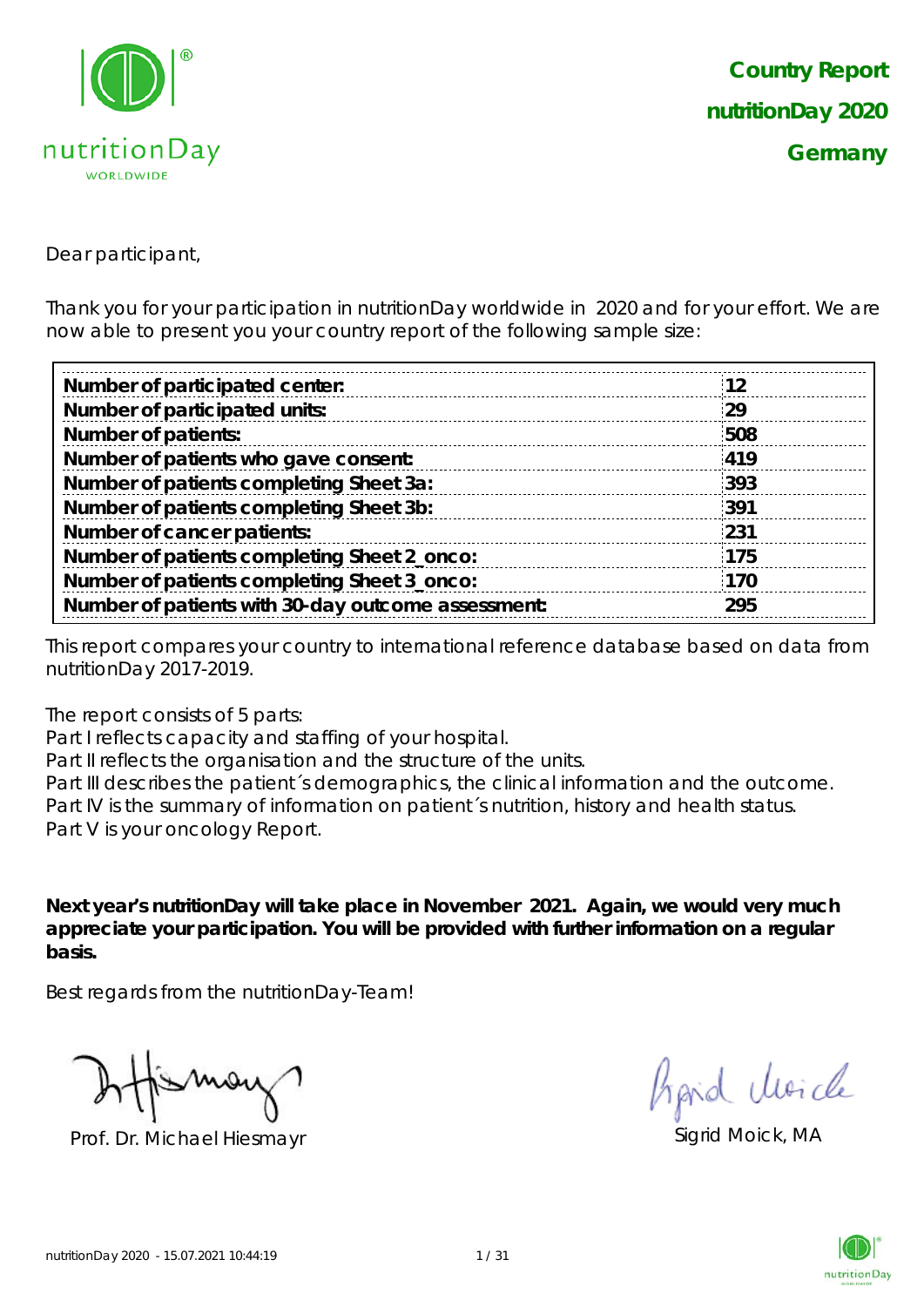## *I. Hospital capacity and staffing ("Hospital sheet")*

|                                                                                    | <b>YOUR RESULTS</b> | <b>REFERENCE RESULTS</b> |
|------------------------------------------------------------------------------------|---------------------|--------------------------|
| 1. Total number of beds in hospital                                                | 586 [372-968]       | 375 [213-715]            |
| 2. Total number of admissions in the hospital last<br>year                         | 29269 [19065-44130] | 18870 [9512-38961]       |
|                                                                                    |                     |                          |
| 3. Total number of staff in the hospital                                           |                     |                          |
| <b>Total medical doctors</b>                                                       | 176 [161-531]       | 186 [90-417]             |
| <b>Medical specialists</b>                                                         | 154 [99-405]        | 124 [54-273]             |
| Medical non-specialists                                                            | 111 [69-252]        | 45 [19-116]              |
| <b>Nurses</b>                                                                      | 479 [344-500]       | 440 [208-910]            |
| <b>Dieticians</b>                                                                  | $4[3-12]$           | $5[1-10]$                |
| <b>Nutritionists</b>                                                               | $1[1-1]$            | $1[0-5]$                 |
| Pharmacists                                                                        | $5[1-19]$           | 8 [4-24]                 |
| Kitchen staff                                                                      | 35 [16-40]          | 32 [15-62]               |
|                                                                                    |                     |                          |
| <b>Full time equivalent</b>                                                        |                     |                          |
| <b>Total medical doctors</b>                                                       | 394 [203-688]       | 175 [76-394]             |
| <b>Medical specialists</b>                                                         | 201 [105-350]       | 121 [50-274]             |
| Medical non-specialists                                                            | 193 [98-338]        | 45 [18-138]              |
| <b>Nurses</b>                                                                      | 570 [469-1037]      | 380 [198-793]            |
| <b>Dieticians</b>                                                                  | $3[3-4]$            | $5[2-8]$                 |
| <b>Nutritionists</b>                                                               | $1[1-1]$            | $1[0-3]$                 |
| Pharmacists                                                                        | $3[2-8]$            | 7 [4-20]                 |
| Kitchen staff                                                                      | 30 [26-43]          | 30 [14-57]               |
| 4. Does the hospital have a nutrition care strategy?                               | 4 (44.4%) Yes       | 439 (80.8%) Yes          |
|                                                                                    |                     |                          |
| 5. Which nutrition-related standards or routine activities exist in your hospital? |                     |                          |
| Nutrition training is available                                                    | 8 (72.7%) Yes       | 391 (72.0%) Yes          |
| Nutrition steering committee is available                                          | 4 (36.4%) Yes       | 328 (60.4%) Yes          |
| Quality indicators are recorded and reported to national<br>or regional level      | 2 (18.2%) Yes       | 229 (42.2%) Yes          |
| Quality indicators are used for internal benchmarking                              | 4 (36.4%) Yes       | 299 (55.1%) Yes          |
| Patient feedback about food and food service is collected<br>using a questionnaire | 6 (54.5%) Yes       | 415 (76.4%) Yes          |
| None                                                                               | 2 (18.2%) Yes       | 32 (5.9%) Yes            |
| No answer given                                                                    | 2(18.2%)            |                          |

#### **6. Which codes are available /routinely used in your hospital for billing and reimbursement purposes?**

| <b>Codes available</b> |
|------------------------|
|------------------------|

Nutrition Support 3 (27.3%) Yes 296 (54.5%) Yes

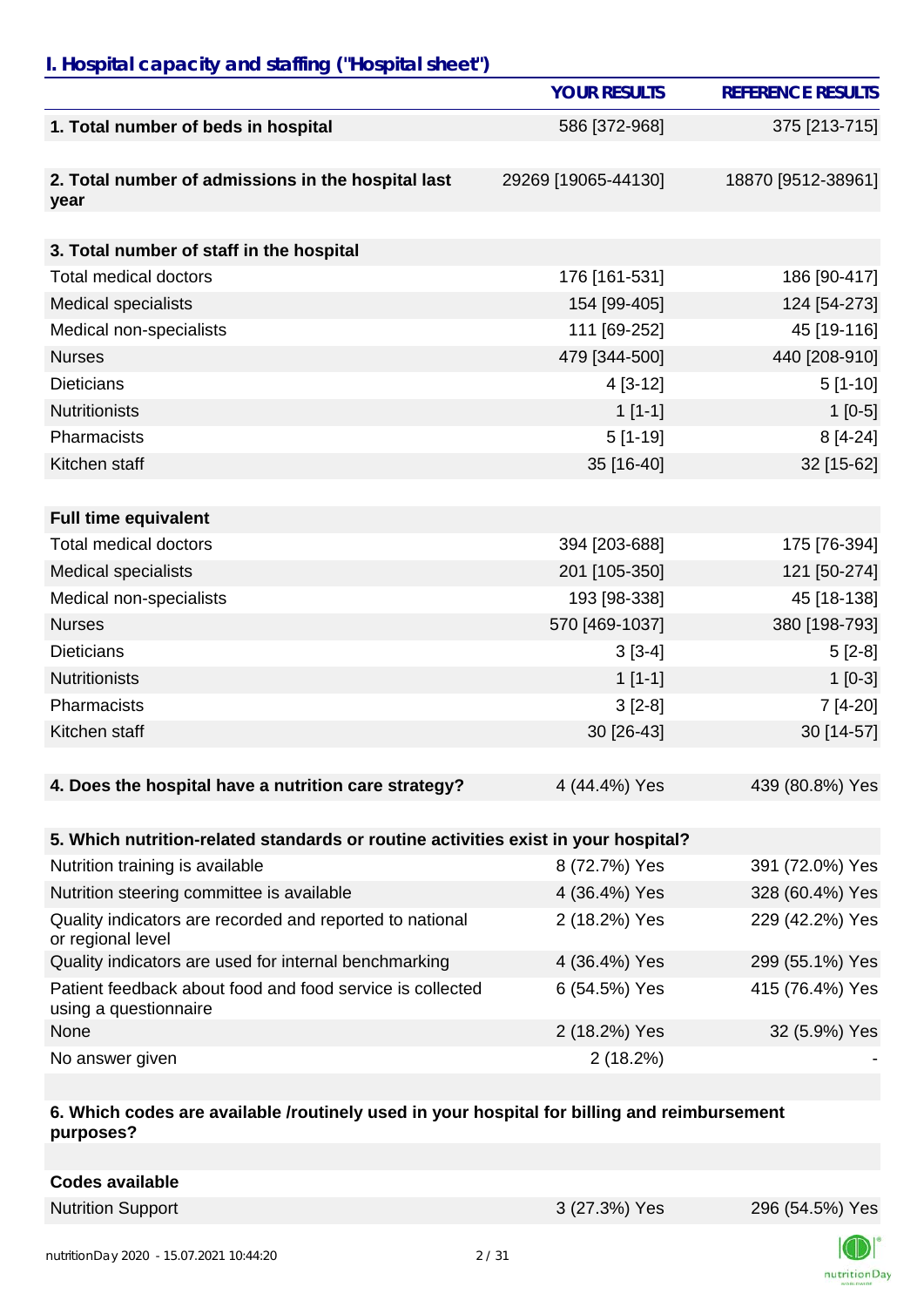| Oral nutrition supplements                                | 3 (27.3%) Yes | 219 (40.3%) Yes |
|-----------------------------------------------------------|---------------|-----------------|
| Parenteral nutrition                                      | 7 (63.6%) Yes | 349 (64.3%) Yes |
| <b>Enteral nutrition</b>                                  | 5 (45.5%) Yes | 327 (60.2%) Yes |
| Dietary counseling                                        | 4 (36.4%) Yes | 232 (42.7%) Yes |
| Specific dietary interventions                            | 3 (27.3%) Yes | 178 (32.8%) Yes |
| Screening for malnutrition                                | 4 (36.4%) Yes | 195 (35.9%) Yes |
| Risk of malnutrition                                      | 4 (36.4%) Yes | 160 (29.5%) Yes |
| Malnutrition (in general)                                 | 6 (54.5%) Yes | 262 (48.3%) Yes |
| Severity of malnutrition (i.e. mild, moderate, severe)    | 7 (63.6%) Yes | 251 (46.2%) Yes |
| No information available from billing/finance/controlling | 1 (9.1%) Yes  | 104 (19.2%) Yes |
| No answer given                                           |               |                 |
|                                                           |               |                 |
| <b>Codes routinely used</b>                               |               |                 |
| <b>Nutrition Support</b>                                  | 3 (27.3%) Yes | 264 (48.6%) Yes |
| Oral nutrition supplements                                | 2 (18.2%) Yes | 200 (36.8%) Yes |
| Parenteral nutrition                                      | 5 (45.5%) Yes | 326 (60.0%) Yes |
| <b>Enteral nutrition</b>                                  | 4 (36.4%) Yes | 310 (57.1%) Yes |
| Dietary counseling                                        | 4 (36.4%) Yes | 208 (38.3%) Yes |
| Specific dietary interventions                            | 3 (27.3%) Yes | 160 (29.5%) Yes |
| Screening for malnutrition                                | 4 (36.4%) Yes | 162 (29.8%) Yes |
| <b>Risk of malnutrition</b>                               | 3 (27.3%) Yes | 138 (25.4%) Yes |
| Malnutrition (in general)                                 | 7 (63.6%) Yes | 238 (43.8%) Yes |
| Severity of malnutrition (i.e. mild, moderate, severe)    | 7 (63.6%) Yes | 218 (40.1%) Yes |
| No information available from billing/finance/controlling | 1 (9.1%) Yes  | 115 (21.2%) Yes |
| No answer given                                           |               |                 |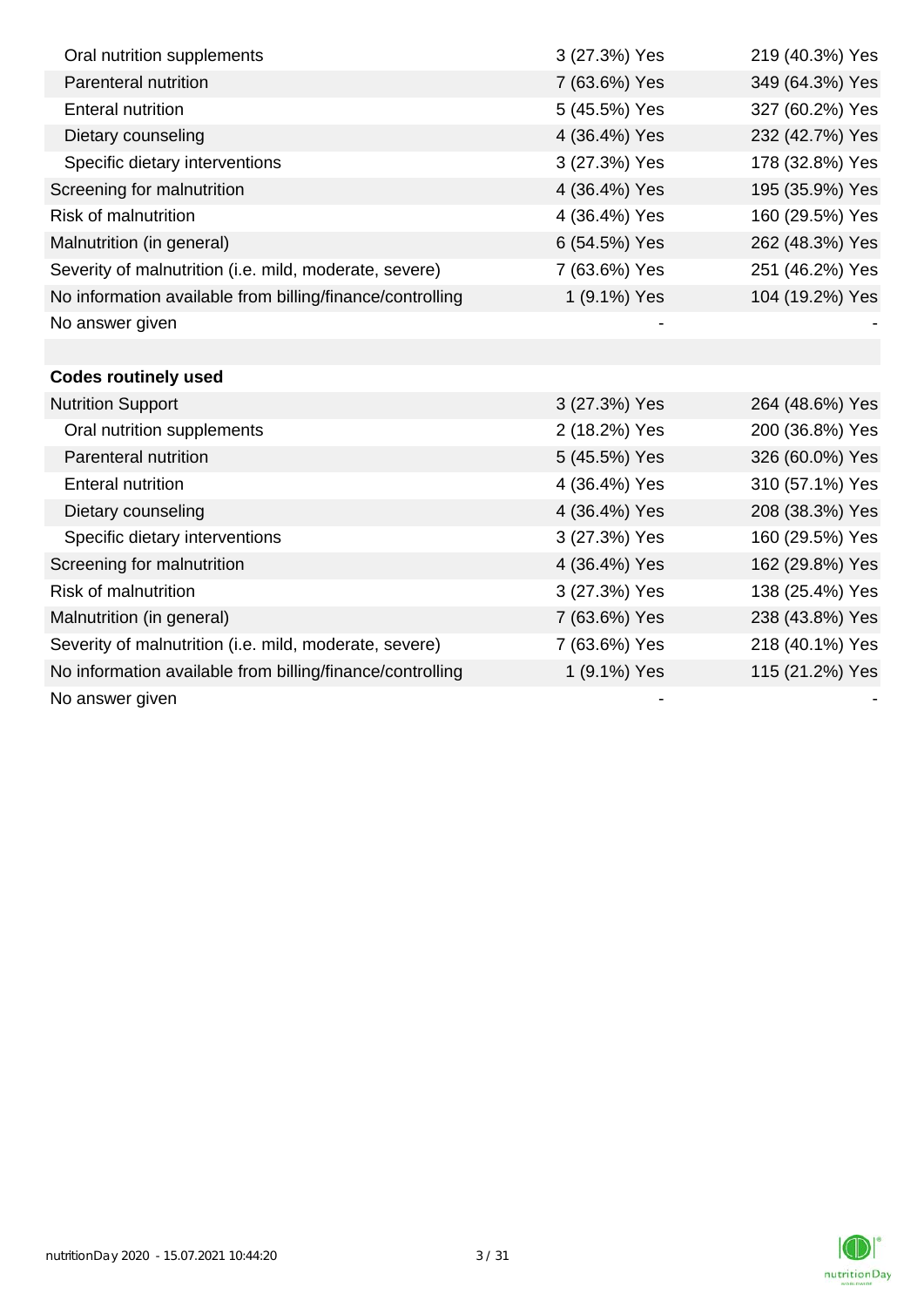# *II. Unit organisation and structures ("Sheet 1a/1b")*

|                                                                       | <b>YOUR RESULTS</b>          | <b>REFERENCE RESULTS</b> |
|-----------------------------------------------------------------------|------------------------------|--------------------------|
|                                                                       |                              |                          |
| Internal Medicine / General                                           | $7(24.1\%)$                  | 20.5%                    |
| Internal Medicine / Cardiology                                        |                              | 4.3%                     |
| Internal Medicine / Gastroenterology & hepatology                     | $2(6.9\%)$                   | 7.6%                     |
| Internal Medicine / Geriatrics                                        | $2(6.9\%)$                   | 9.5%                     |
| Internal Medicine / Infectious diseases                               |                              | 0.5%                     |
| Internal Medicine / Nephrology                                        |                              | 1.3%                     |
| Internal Medicine / Oncology (incl. radiotherapy)                     | $7(24.1\%)$                  | 8.0%                     |
| Interdisciplinary                                                     | $2(6.9\%)$                   | 2.9%                     |
| Long term care                                                        |                              | 2.6%                     |
| Neurology                                                             |                              | 4.0%                     |
| Surgery / General                                                     | 8(27.6%)                     | 14.5%                    |
| Surgery/ Cardiac/Vascular/Thoracic                                    |                              | 1.8%                     |
| Surgery / Neurosurgery                                                |                              | 0.7%                     |
| Surgery / Orthopedic                                                  | $1(3.4\%)$                   | 3.5%                     |
| Trauma                                                                | -                            | 0.6%                     |
| Ear Nose Throat (ENT)                                                 |                              | 1.4%                     |
| Gynecology / Obstetrics                                               | $\qquad \qquad \blacksquare$ | 1.6%                     |
| <b>Pediatrics</b>                                                     |                              | 0.4%                     |
| Psychiatry                                                            | $\overline{\phantom{a}}$     | 1.0%                     |
| <b>Others</b>                                                         |                              | 13.2%                    |
|                                                                       |                              |                          |
| 2. Number of registered inpatients at noon                            | 21 [15-28]                   | 24 [18-31]               |
|                                                                       |                              |                          |
| 3. Total bed capacity of the unit                                     | 25 [24-32]                   | 29 [24-38]               |
|                                                                       |                              |                          |
| 4. Number of each type of staff in the unit for TODAY's morning shift |                              |                          |
|                                                                       |                              |                          |
| <b>Fully trained</b>                                                  |                              |                          |
| Medical doctors                                                       | $3[2-5]$                     | $3[2-7]$                 |
| <b>Nurses</b>                                                         | $3[3-5]$                     | $4[3-7]$                 |
| Nursing aides                                                         | $1[0-1]$                     | $2[1-3]$                 |
| <b>Dieticians</b>                                                     | $1[0-1]$                     | $1[0-1]$                 |
| <b>Nutritionists</b>                                                  | $0 [0-0]$                    | $0[0-1]$                 |
| Administrative staff                                                  | $1[1-1]$                     | $1[0-1]$                 |
| Other staff involved in patient care                                  | $1[1-2]$                     | $1[0-3]$                 |
|                                                                       |                              |                          |
| In training                                                           |                              |                          |
| Medical doctors                                                       | $1[0-1]$                     | $1[0-3]$                 |
| Medical students                                                      | $1[0-1]$                     | $0[0-2]$                 |
| <b>Nurses</b>                                                         | $1[0-1]$                     | $1[0-2]$                 |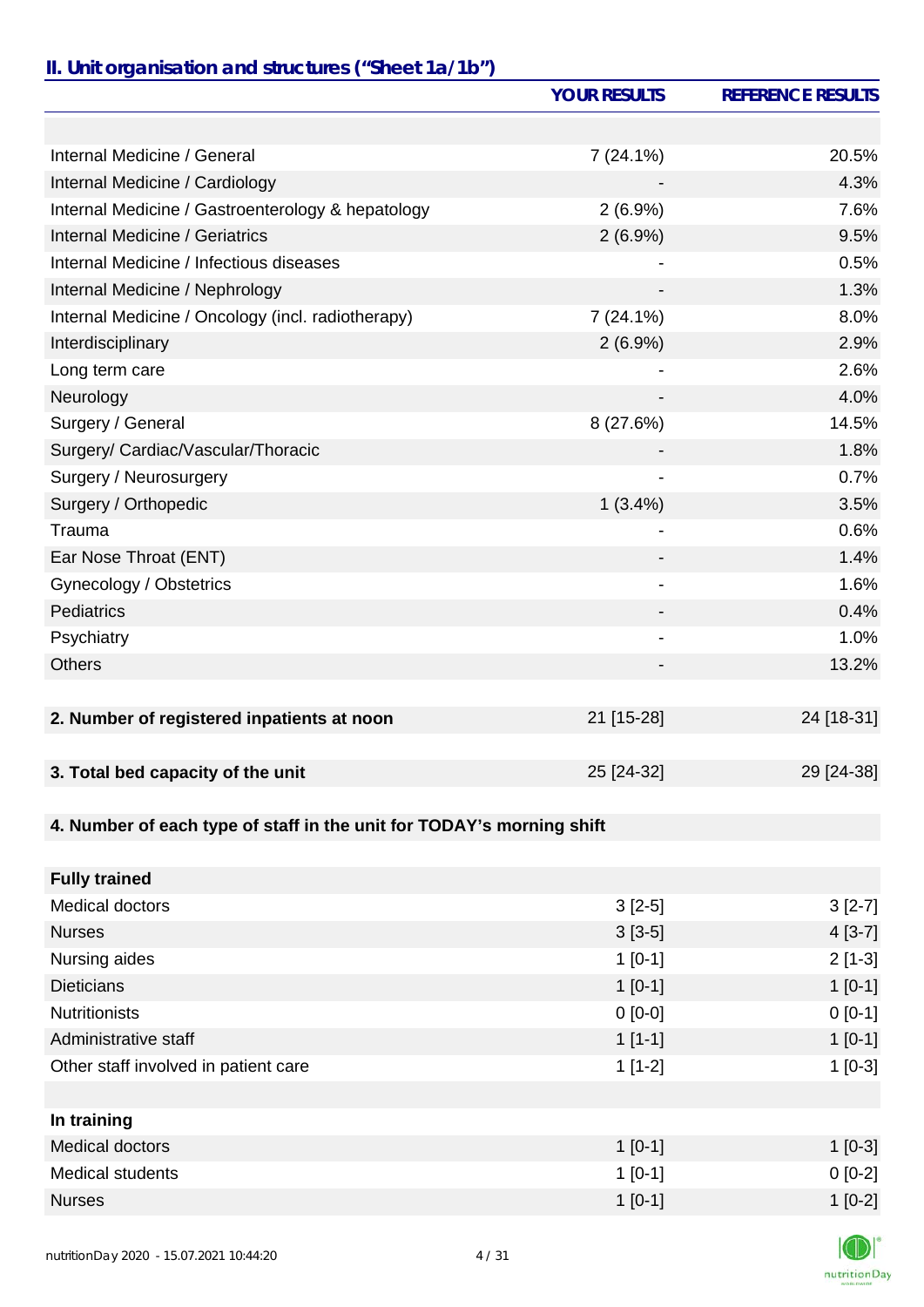| Nursing aides                                                                                       | $0[0-1]$       | $0[0-1]$         |
|-----------------------------------------------------------------------------------------------------|----------------|------------------|
| <b>Dieticians</b>                                                                                   | $0 [0-0]$      | $0[0-0]$         |
| <b>Nutritionists</b>                                                                                | $0 [0-0]$      | $0[0-0]$         |
| Other staff involved in patient care                                                                | $1[0-2]$       | $0 [0-0]$        |
|                                                                                                     |                |                  |
| 5. Is there a nutrition support team in your hospital<br>available?                                 | 21 (77.8%) Yes | 936 (81.4%) Yes  |
| 6. Does the unit have a nutrition care strategy?                                                    | 20 (74.1%) Yes | 890 (77.4%) Yes  |
|                                                                                                     |                |                  |
| 7. Is there a person in your unit responsible for<br>nutrition care?                                | 13 (48.1%) Yes | 831 (72.3%) Yes  |
| 8. Is there a dietician, nutritionist or dietetic assistant<br>available for your unit?             | 28 (96.6%) Yes | 1155 (90.1%) Yes |
|                                                                                                     |                |                  |
| 9. Is specific staff responsible for providing feeding<br>assistance to patients during meal times? | 13 (48.1%) Yes | 662 (57.6%) Yes  |
|                                                                                                     |                |                  |
| 10. How do you MAINLY screen/monitor patients for<br>malnutrition?                                  |                |                  |
| At admission                                                                                        |                |                  |
| No routine screening                                                                                | 2 (6.9%) Yes   | 101 (7.5%) Yes   |
| No fixed criteria                                                                                   |                | 13 (0.97%) Yes   |
| Experience / visual assessment only                                                                 | 1 (3.4%) Yes   | 85 (6.3%) Yes    |
| Weighing / BMI only                                                                                 | 6 (20.7%) Yes  | 193 (14.3%) Yes  |
| <b>Nutritional Risk Screening (NRS) 2002</b>                                                        | 18 (62.1%) Yes | 455 (33.8%) Yes  |
| Malnutrition Universal Screening Tool (MUST)                                                        |                | 86 (6.4%) Yes    |
| Malnutrition Screening tool (MST)                                                                   |                | 94 (7.0%) Yes    |
| <b>SNAQ</b>                                                                                         |                | 27 (2.0%) Yes    |
| Other formal tool                                                                                   |                | 218 (16.2%) Yes  |
| I do not know                                                                                       | 2 (6.9%) Yes   | 10 (0.74%) Yes   |
| Missing                                                                                             |                | 64 (4.8%)        |
|                                                                                                     |                |                  |
| <b>During hospital stay</b>                                                                         |                |                  |
| No routine monitoring                                                                               | 2 (6.9%) Yes   | 120 (8.9%) Yes   |
| No fixed criteria                                                                                   |                | 101 (7.5%) Yes   |
| Experience / visual assessment only                                                                 | 2 (6.9%) Yes   | 212 (15.8%) Yes  |
| Weighing / BMI only                                                                                 | 16 (55.2%) Yes | 438 (32.5%) Yes  |
| Other formal tool                                                                                   | 9 (31.0%) Yes  | 378 (28.1%) Yes  |
| I do not know                                                                                       |                | 33 (2.5%) Yes    |
| Missing                                                                                             |                | 64 (4.8%)        |
|                                                                                                     |                |                  |
| 11a. Do you routinely use guidelines or standards for<br>nutrition care?                            | 20 (74.1%) Yes | 954 (85.2%) Yes  |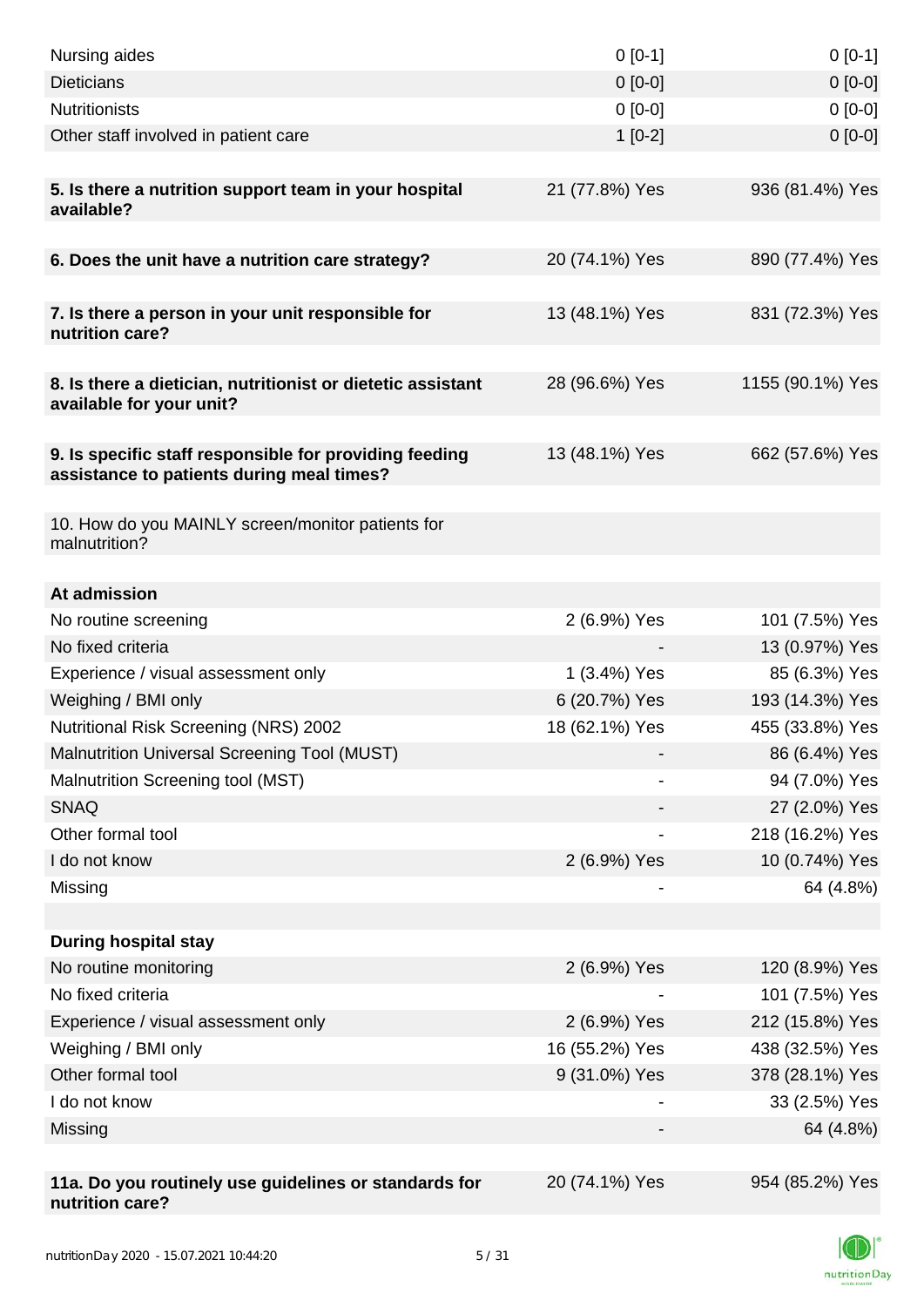| 11b. If yes, which one is mainly used?  |                |                 |
|-----------------------------------------|----------------|-----------------|
| International guidelines                | 5 (25.0%) Yes  | 266 (27.9%) Yes |
| National guidelines                     | 11 (55.0%) Yes | 148 (15.5%) Yes |
| Standards on hospital level             | 4 (20.0%) Yes  | 355 (37.2%) Yes |
| Standards on unit level                 |                | 58 (6.1%) Yes   |
| Individual patient nutrition care plans |                | 111 (11.6%) Yes |
| Other                                   |                | 8 (0.84%) Yes   |
| Missing                                 |                | $8(0.84\%)$     |
|                                         |                |                 |

## **12. What is routinely done in your unit for given patient groups?**

| At risk                                                    |                |                 |
|------------------------------------------------------------|----------------|-----------------|
| Watchful waiting                                           | 12 (41.4%) Yes | 355 (26.4%) Yes |
| Discuss nutrition care activities during ward rounds       | 10 (34.5%) Yes | 572 (42.5%) Yes |
| Develop an individual nutrition care plan                  | 16 (55.2%) Yes | 675 (50.1%) Yes |
| Initiate treatment / nutrition intervention                | 19 (65.5%) Yes | 739 (54.9%) Yes |
| Consult a nutrition expert (dietician, nutritionist, etc.) | 18 (62.1%) Yes | 739 (54.9%) Yes |
| Consult a medical professional                             | 7 (24.1%) Yes  | 472 (35.1%) Yes |
| Calculate energy requirements                              | 12 (41.4%) Yes | 593 (44.1%) Yes |
| Calculate protein requirements                             | 12 (41.4%) Yes | 574 (42.6%) Yes |
|                                                            |                |                 |
| <b>Malnourished</b>                                        |                |                 |
| Watchful waiting                                           |                | 252 (18.7%) Yes |
| Discuss nutrition care activities during ward rounds       | 9 (31.0%) Yes  | 614 (45.6%) Yes |
| Develop an individual nutrition care plan                  | 18 (62.1%) Yes | 739 (54.9%) Yes |
| Initiate treatment / nutrition intervention                | 23 (79.3%) Yes | 797 (59.2%) Yes |
| Consult a nutrition expert (dietician, nutritionist, etc.) | 22 (75.9%) Yes | 729 (54.2%) Yes |
| Consult a medical professional                             | 19 (65.5%) Yes | 540 (40.1%) Yes |
| Calculate energy requirements                              | 14 (48.3%) Yes | 686 (51.0%) Yes |
| Calculate protein requirements                             | 14 (48.3%) Yes | 670 (49.8%) Yes |
|                                                            |                |                 |
| <b>Every patient</b>                                       |                |                 |
| Watchful waiting                                           | 5 (17.2%) Yes  | 668 (49.6%) Yes |
| Discuss nutrition care activities during ward rounds       | 3 (10.3%) Yes  | 331 (24.6%) Yes |
| Develop an individual nutrition care plan                  | 1 (3.4%) Yes   | 220 (16.3%) Yes |
| Initiate treatment / nutrition intervention                | 2 (6.9%) Yes   | 173 (12.9%) Yes |
| Consult a nutrition expert (dietician, nutritionist, etc.) | 2 (6.9%) Yes   | 256 (19.0%) Yes |
| Consult a medical professional                             | 1 (3.4%) Yes   | 267 (19.8%) Yes |
| Calculate energy requirements                              |                | 166 (12.3%) Yes |
| Calculate protein requirements                             |                | 148 (11.0%) Yes |
|                                                            |                |                 |

| N<br>leve |  |
|-----------|--|
|           |  |

Watchful waiting  $6(20.7%)$  Yes  $95(7.1%)$  Yes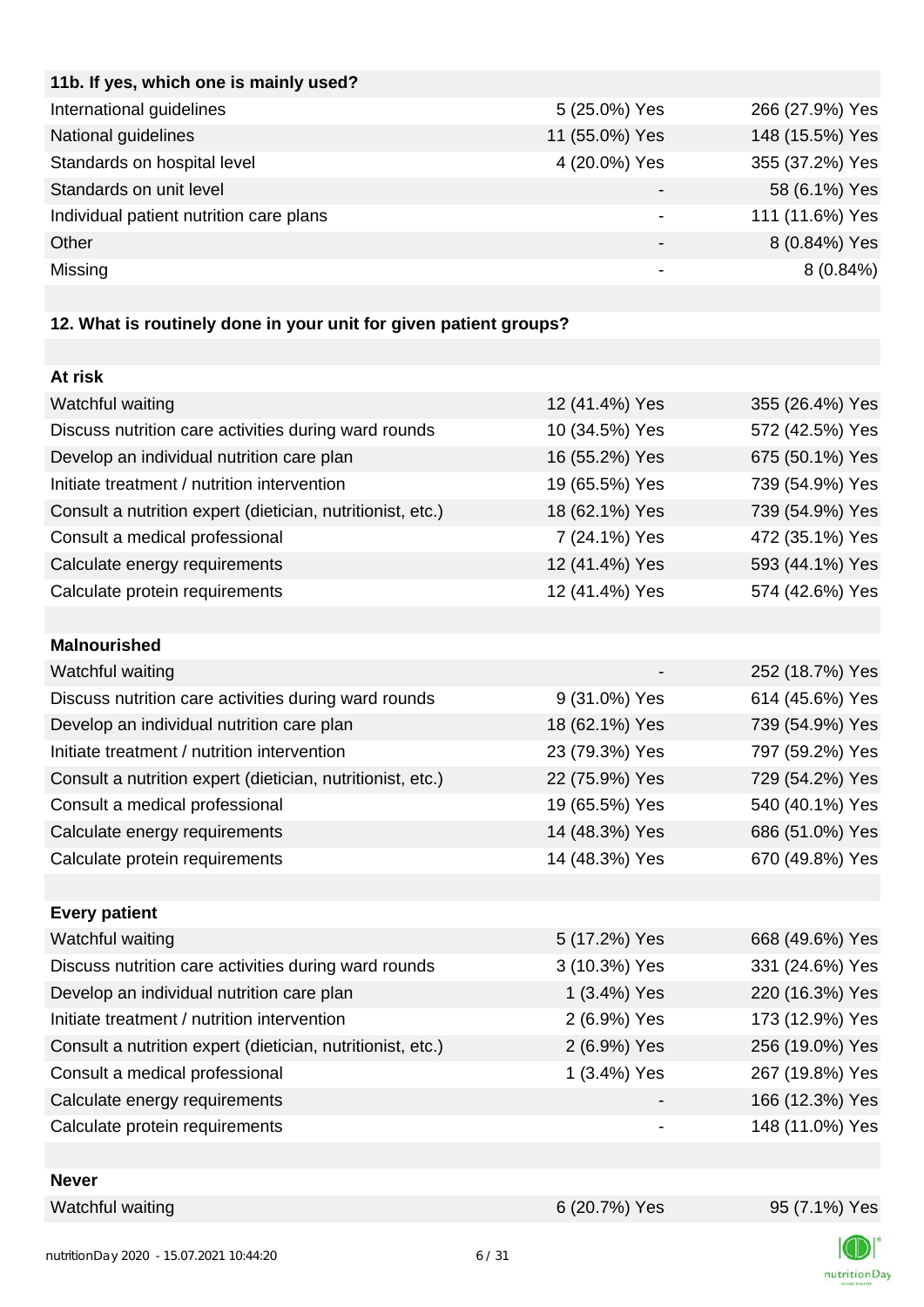| Discuss nutrition care activities during ward rounds               | 11 (37.9%) Yes | 58 (4.3%) Yes    |
|--------------------------------------------------------------------|----------------|------------------|
| Develop an individual nutrition care plan                          | 2 (6.9%) Yes   | 40 (3.0%) Yes    |
| Initiate treatment / nutrition intervention                        |                | 22 (1.6%) Yes    |
| Consult a nutrition expert (dietician, nutritionist, etc.)         |                | 20 (1.5%) Yes    |
| Consult a medical professional                                     | 2 (6.9%) Yes   | 124 (9.2%) Yes   |
| Calculate energy requirements                                      | 9 (31.0%) Yes  | 120 (8.9%) Yes   |
| Calculate protein requirements                                     | 8 (27.6%) Yes  | 139 (10.3%) Yes  |
|                                                                    |                |                  |
| I do not know                                                      |                |                  |
| Watchful waiting                                                   | 5 (17.2%) Yes  | 70 (5.2%) Yes    |
| Discuss nutrition care activities during ward rounds               | 1 (3.4%) Yes   | 49 (3.6%) Yes    |
| Develop an individual nutrition care plan                          | 2 (6.9%) Yes   | 43 (3.2%) Yes    |
| Initiate treatment / nutrition intervention                        |                | 37 (2.7%) Yes    |
| Consult a nutrition expert (dietician, nutritionist, etc.)         |                | 39 (2.9%) Yes    |
| Consult a medical professional                                     | 2 (6.9%) Yes   | 96 (7.1%) Yes    |
| Calculate energy requirements                                      | 2 (6.9%) Yes   | 68 (5.1%) Yes    |
| Calculate protein requirements                                     | 3 (10.3%) Yes  | 75 (5.6%) Yes    |
|                                                                    |                |                  |
| 13. When do you routinely weigh your patients?                     |                |                  |
| at admission                                                       | 23 (79.3%) Yes | 878 (65.2%) Yes  |
| Within 24 hours                                                    | 3 (10.3%) Yes  | 203 (15.1%) Yes  |
| Within 48 hours                                                    |                | 74 (5.5%) Yes    |
| Within 72 hours                                                    | 1 (3.4%) Yes   | 32 (2.4%) Yes    |
| Every week                                                         | 11 (37.9%) Yes | 631 (46.9%) Yes  |
| Occasionally                                                       | 3 (10.3%) Yes  | 153 (11.4%) Yes  |
| When requested                                                     | 20 (69.0%) Yes | 707 (52.5%) Yes  |
| At discharge                                                       | 1 (3.4%) Yes   | 65 (4.8%) Yes    |
| Never                                                              |                | 12 (0.89%) Yes   |
| I do not know                                                      |                | 8 (0.59%) Yes    |
| No answer given                                                    |                | 64 (4.8%)        |
|                                                                    |                |                  |
| 14. What do you do to support adequate food intake of patients?    |                |                  |
| Offer additional meals or in between snacks                        | 23 (79.3%) Yes | 1043 (77.5%) Yes |
| Offer meal choices                                                 | 24 (82.8%) Yes | 989 (73.5%) Yes  |
| Offer different portion sizes                                      | 15 (51.7%) Yes | 900 (66.9%) Yes  |
| Consider food presentation                                         | 13 (44.8%) Yes | 460 (34.2%) Yes  |
| Change food texture/consistency as needed                          | 23 (79.3%) Yes | 1106 (82.2%) Yes |
| Consider patient problems with eating and drinking                 | 23 (79.3%) Yes | 1111 (82.5%) Yes |
| Ensure that mealtimes are undisturbed/protected<br>mealtime policy | 3 (10.3%) Yes  | 399 (29.6%) Yes  |
| Promote positive eating environment                                | 1 (3.4%) Yes   | 493 (36.6%) Yes  |
| Consider cultural/religious preferences                            | 17 (58.6%) Yes | 999 (74.2%) Yes  |
| Consider patient allergies / intolerances                          | 29 (100%) Yes  | 1163 (86.4%) Yes |
| Other                                                              | 1 (3.4%) Yes   | 101 (7.5%) Yes   |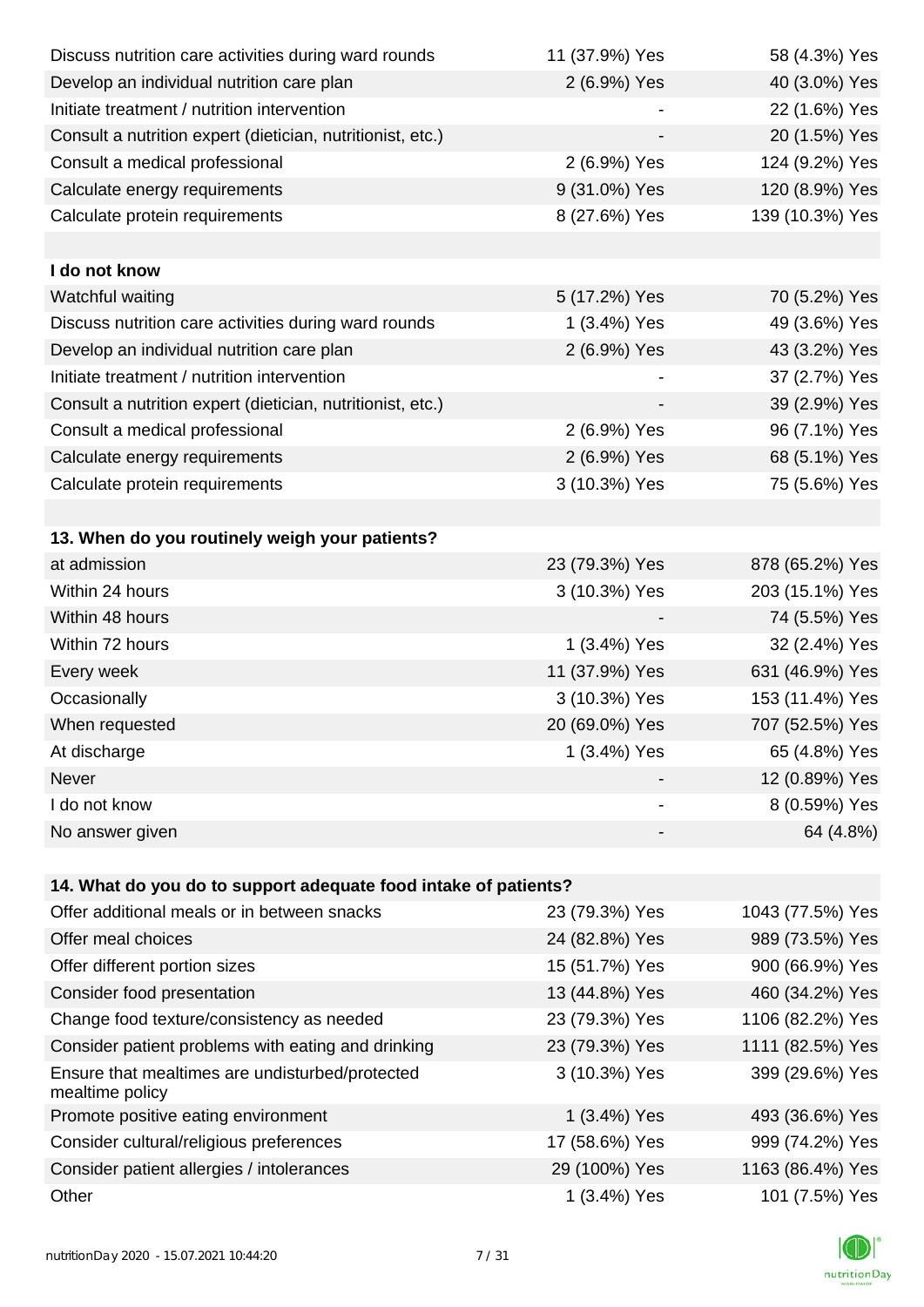| I do not know                                                                        |                              | 23 (1.7%) Yes   |
|--------------------------------------------------------------------------------------|------------------------------|-----------------|
| No answer given                                                                      | $\qquad \qquad \blacksquare$ | 64 (4.8%)       |
|                                                                                      |                              |                 |
| 15. Which nutrition-related standards or routine activities exist in your unit?      |                              |                 |
| Nutrition training is available                                                      | 11 (37.9%) Yes               | 772 (57.4%) Yes |
| Reporting of nutrition related information to hospital<br>managers                   | 13 (44.8%) Yes               | 544 (40.4%) Yes |
| Quality indicators are recorded and reported to national<br>or regional level        | 10 (34.5%) Yes               | 422 (31.4%) Yes |
| Quality indicators are used for internal benchmarking                                | 10 (34.5%) Yes               | 494 (36.7%) Yes |
| Patient feedback about food and food service is collected<br>using a questionnaire   | 18 (62.1%) Yes               | 805 (59.8%) Yes |
| None                                                                                 |                              | 38 (2.8%) Yes   |
| I do not know                                                                        | 1 (3.4%) Yes                 | 59 (4.4%) Yes   |
| No answer given                                                                      | $2(6.9\%)$                   | 196 (14.6%)     |
|                                                                                      |                              |                 |
| 16. At admission what is asked and documented?                                       |                              |                 |
| Change in weight                                                                     | 25 (86.2%) Yes               | 985 (73.2%) Yes |
| Eating habits/difficulties                                                           | 23 (79.3%) Yes               | 932 (69.2%) Yes |
| Nutrition before admission                                                           | 13 (44.8%) Yes               | 746 (55.4%) Yes |
| None                                                                                 | 1 (3.4%) Yes                 | 20 (1.5%) Yes   |
| I do not know                                                                        | 1 (3.4%) Yes                 | 39 (2.9%) Yes   |
| No answer given                                                                      | $2(6.9\%)$                   | 196 (14.6%)     |
|                                                                                      |                              |                 |
| 17. On what forms is there a specific part about eating, nutrition or malnutrition?  |                              |                 |
| a. Patient Record has a section for                                                  |                              |                 |
| indicating if the patient is malnourished or at risk of<br>malnutrition              | 22 (75.9%) Yes               | 965 (71.7%) Yes |
| nutrition treatment                                                                  | 17 (58.6%) Yes               | 759 (56.4%) Yes |
| None                                                                                 | 2 (6.9%) Yes                 | 53 (3.9%) Yes   |
| I do not know                                                                        | 1 (3.4%) Yes                 | 40 (3.0%) Yes   |
|                                                                                      |                              |                 |
| b. Discharge Letter                                                                  |                              |                 |
| summarizes nutrition treatment received during stay                                  | 20 (69.0%) Yes               | 573 (42.6%) Yes |
| makes future nutrition-related recommendations                                       | 16 (55.2%) Yes               | 775 (57.6%) Yes |
| None                                                                                 |                              | 112 (8.3%) Yes  |
| I do not know                                                                        | 5 (17.2%) Yes                | 136 (10.1%) Yes |
|                                                                                      |                              |                 |
| 18. Do you provide brochures about malnutrition to<br>at risk/malnourished patients? | 16 (59.3%) Yes               | 475 (44.9%) Yes |
|                                                                                      |                              |                 |
| 19. Who filled in this sheet?                                                        |                              |                 |
| <b>Head staff</b>                                                                    | 6 (20.7%) Yes                | 369 (27.4%) Yes |
| Dietician                                                                            | 11 (37.9%) Yes               | 641 (47.6%) Yes |
| <b>Nurse</b>                                                                         | 10 (34.5%) Yes               | 339 (25.2%) Yes |
|                                                                                      |                              |                 |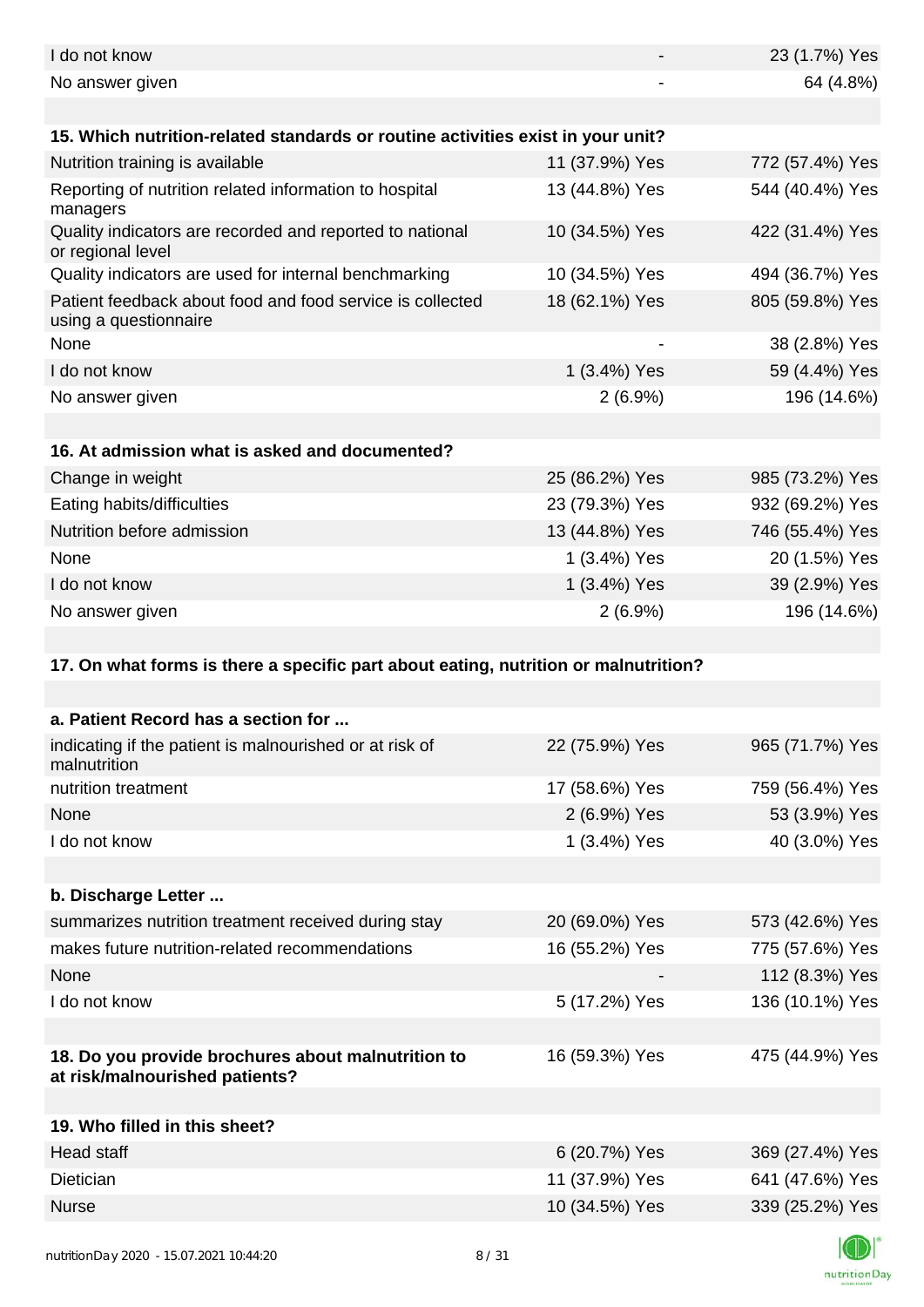| Physician            | 2 (6.9%) Yes             | 140 (10.4%) Yes |
|----------------------|--------------------------|-----------------|
| Administrative staff |                          | 22 (1.6%) Yes   |
| Other                | 2 (6.9%) Yes             | 87 (6.5%) Yes   |
| None                 | $\overline{\phantom{0}}$ |                 |
| I do not know        |                          | 16 (1.2%) Yes   |

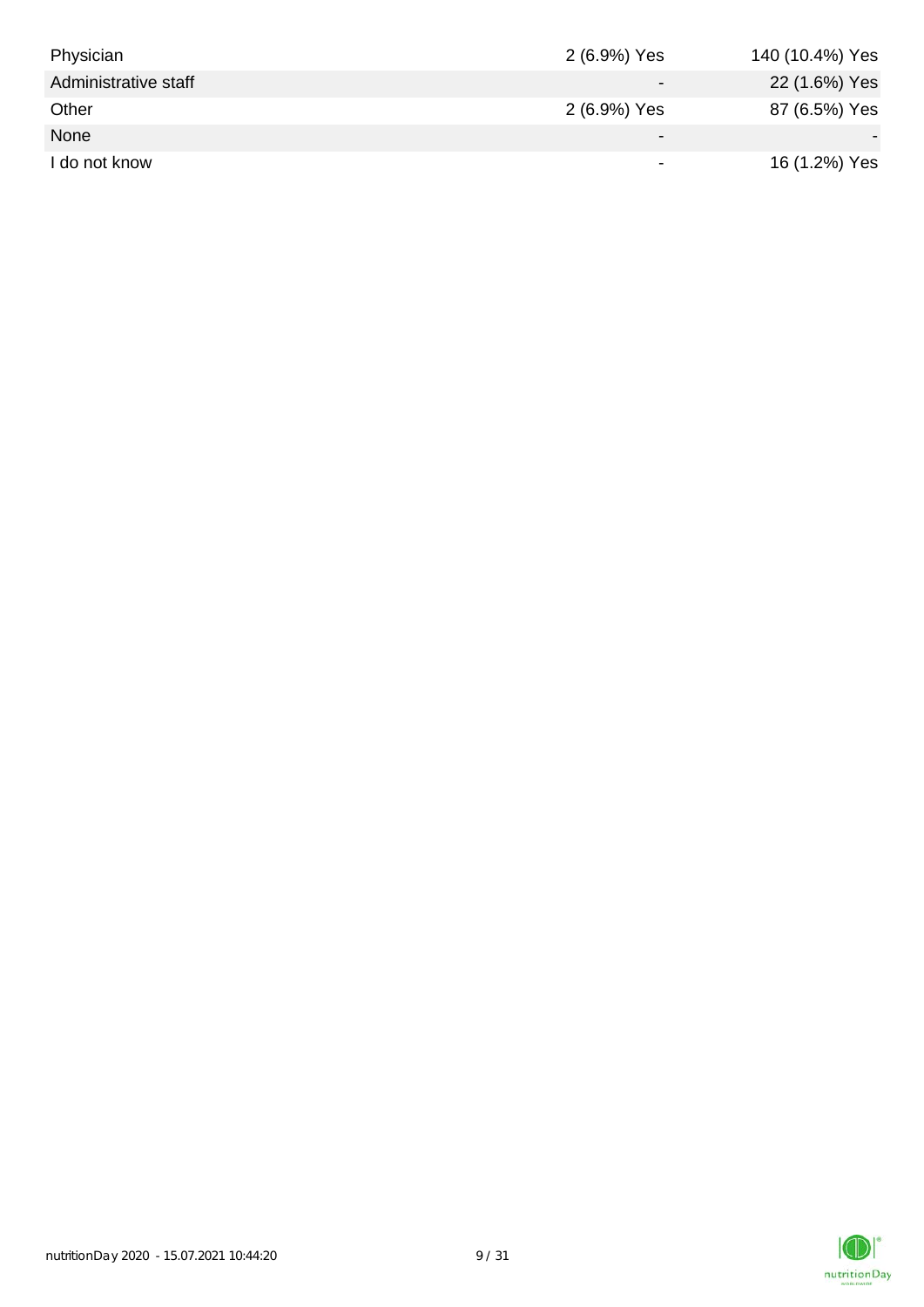|                                                                                         | <b>YOUR RESULTS</b> | <b>REFERENCE RESULTS</b> |
|-----------------------------------------------------------------------------------------|---------------------|--------------------------|
|                                                                                         |                     |                          |
| Total                                                                                   | 419                 | 24938                    |
| Age                                                                                     | 69 [57-78]          | 67 [52-79]               |
| Female                                                                                  | 207 (49.4%)         | 12350 (49.5%)            |
| Weight                                                                                  | 75.2±19.9           | 70.6±18.8                |
| Height                                                                                  | 171±10              | $166 + 10$               |
| <b>BMI</b>                                                                              | $25.7 \pm 6.0$      | $25.6 + 5.9$             |
|                                                                                         |                     |                          |
| 1. This hospital admission was                                                          |                     |                          |
| planned                                                                                 | 256 (61.1%)         | 8897 (35.7%)             |
| an emergency                                                                            | 114 (27.2%)         | 14095 (56.5%)            |
| I do not know                                                                           | 49 (11.7%)          | 1946 (7.8%)              |
| No answer given                                                                         |                     |                          |
|                                                                                         |                     |                          |
| 2a. Diagnosis at admission                                                              |                     |                          |
| 0100 Infectious and parasitic diseases                                                  | 40 (9.5%)           | 2401 (9.6%)              |
| 0200 Neoplasms                                                                          | 208 (49.6%)         | 4540 (18.2%)             |
| 0300 Blood and bloodforming organs and the immune<br>mechanism                          | 39 (9.3%)           | 1745 (7.0%)              |
| 0400 Endocrine, nutritional and metabolic diseases                                      | 84 (20.0%)          | 3135 (12.6%)             |
| 0500 Mental health                                                                      | 19 (4.5%)           | 1229 (4.9%)              |
| 0600 Nervous system                                                                     | 25 (6.0%)           | 2384 (9.6%)              |
| 0700 Eye and adnexa                                                                     | 11 (2.6%)           | 314 (1.3%)               |
| 0800 Ear and mastoid process                                                            | 4(0.95%)            | 143 (0.57%)              |
| 0900 Circulatory system                                                                 | 117 (27.9%)         | 5456 (21.9%)             |
| 1000 Respiratory system                                                                 | 74 (17.7%)          | 3828 (15.4%)             |
| 1100 Digestive system                                                                   | 177 (42.2%)         | 6160 (24.7%)             |
| 1200 Skin and subcutaneous tissue                                                       | 19 (4.5%)           | 1185 (4.8%)              |
| 1300 Musculoskeletal system and connective tissue                                       | 94 (22.4%)          | 4086 (16.4%)             |
| 1400 Genitourinary system                                                               | 76 (18.1%)          | 2781 (11.2%)             |
| 1500 Pregnancy, childbirth and the puerperium                                           | 2(0.48%)            | 294 (1.2%)               |
| 1600 Conditions originating in the perinatal period                                     |                     | 55 (0.22%)               |
| 1700 Congenital/chromosomal abnormalities                                               | 1(0.24%)            | 57 (0.23%)               |
| 1800 Symptoms, signs, abnormal clinical/lab findings                                    | 32 (7.6%)           | 1374 (5.5%)              |
| 1900 Injury, poisoning                                                                  | 3(0.72%)            | 699 (2.8%)               |
| 2000 External causes of morbidity and mortality (e.g.<br>transport accidents, assaults) |                     | 760 (3.0%)               |
| 2100 Factors influencing health status and contact with<br>health services              | 20 (4.8%)           | 967 (3.9%)               |
| No answer given                                                                         |                     |                          |

## **3. Which conditions/comorbidities does this patient have?**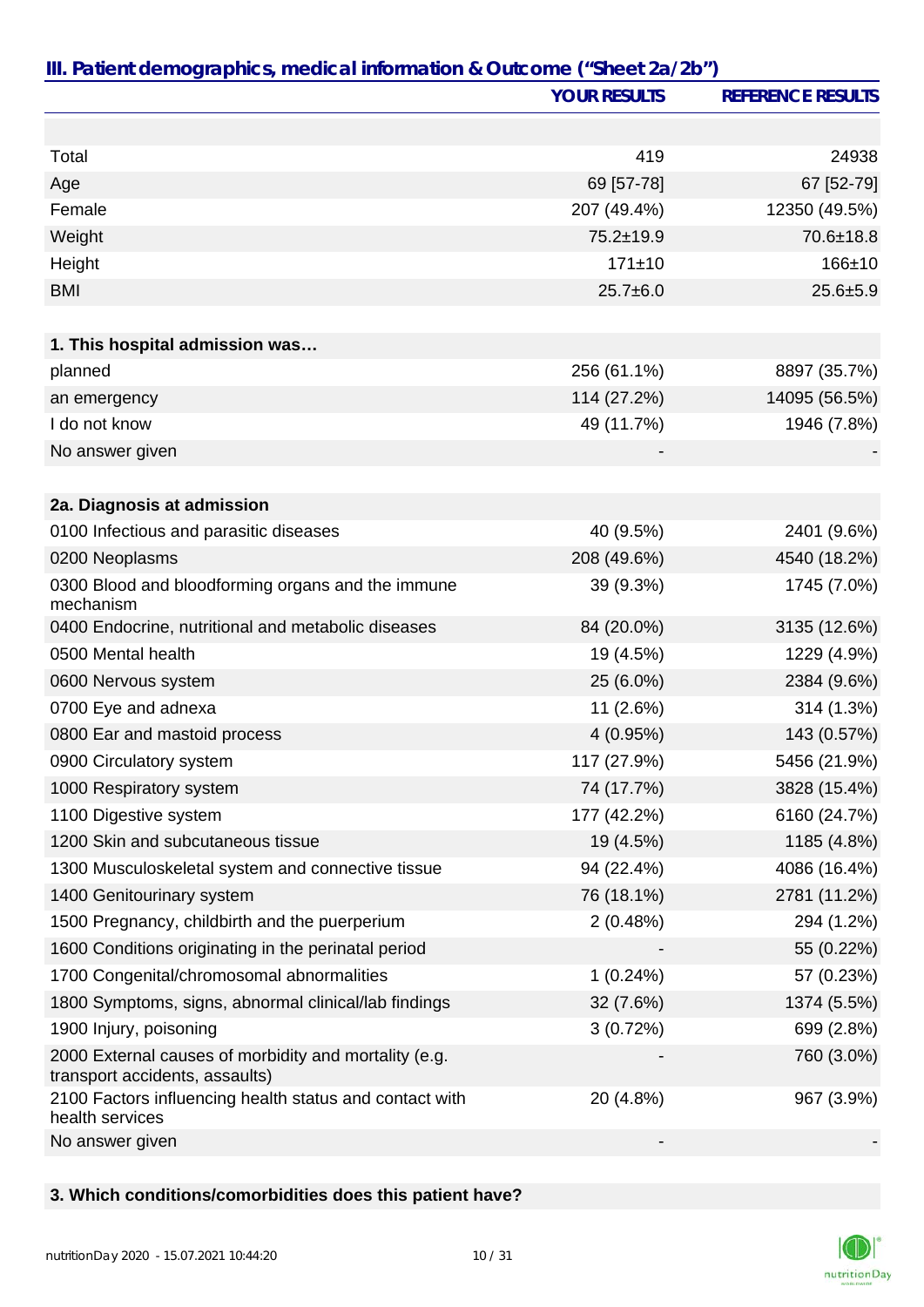| Cardiac insufficiency                                | 76 (18.2%)  | 4815 (20.0%)  |
|------------------------------------------------------|-------------|---------------|
| Myocardial infarction                                | 19 (4.6%)   | 1295 (5.4%)   |
| Chronic lung disease                                 | 50 (12.0%)  | 3095 (12.9%)  |
| Cerebral vascular disease                            | 26 (6.2%)   | 2104 (8.8%)   |
| Peripheral vascular disease                          | 52 (12.4%)  | 2576 (10.7%)  |
| Chronic liver disease                                | 37 (8.9%)   | 1387 (5.8%)   |
| Chronic kidney disease                               | 65 (15.7%)  | 2780 (11.6%)  |
| <b>Diabetes</b>                                      | 70 (17.0%)  | 5493 (22.8%)  |
| Cancer                                               | 231 (55.5%) | 5291 (22.0%)  |
| Infection                                            | 44 (10.6%)  | 3401 (14.2%)  |
| Dementia                                             | 5(1.2%)     | 1201 (5.0%)   |
| Major depressive disorder                            | 11(2.7%)    | 1146 (4.8%)   |
| Other chronic mental disorder                        | 18 (4.3%)   | 1129 (4.7%)   |
| Other chronic disease                                | 96 (23.1%)  | 6182 (25.7%)  |
| None                                                 | 55 (13.1%)  | 4918 (19.7%)  |
|                                                      |             |               |
| 4a. Previous operation during this hospital stay     |             |               |
| Yes, planned                                         | 111 (26.5%) | 4588 (18.4%)  |
| Yes, acute                                           | 19 (4.5%)   | 1540 (6.2%)   |
| <b>No</b>                                            | 263 (62.8%) | 15619 (62.6%) |
| I do not know                                        | 2(0.48%)    | 235 (0.94%)   |
| Missing                                              | 24 (5.7%)   | 2956 (11.9%)  |
|                                                      |             |               |
| Days since operation                                 | $5 [2-10]$  | $4[1-13]$     |
|                                                      |             |               |
| 4b. Planned operation during this hospital stay      |             |               |
| Yes, today or tomorrow                               | 17 (4.1%)   | 1928 (7.7%)   |
| Yes, later                                           | 21 (5.0%)   | 1364 (5.5%)   |
| No                                                   | 304 (72.6%) | 17466 (70.0%) |
| I do not know                                        | 7(1.7%)     | 777 (3.1%)    |
| Missing                                              | 70 (16.7%)  | 3403 (13.6%)  |
|                                                      |             |               |
| 5. Previous ICU admission during this hospital stay? | 58 (14.5%)  | 2367 (10.6%)  |
| (Yes)                                                |             |               |
| 6. Is this patient terminally ill?                   | 59 (14.1%)  | 1518 (6.1%)   |
|                                                      |             |               |
| 7. Fluid status                                      |             |               |
| Normal                                               | 287 (68.5%) | 19053 (76.4%) |
| Overloaded                                           | 18 (4.3%)   | 1296 (5.2%)   |
| Dehydrated                                           | 16 (3.8%)   | 1231 (4.9%)   |
| I do not know                                        | 98 (23.4%)  | 3358 (13.5%)  |
| Missing                                              |             |               |

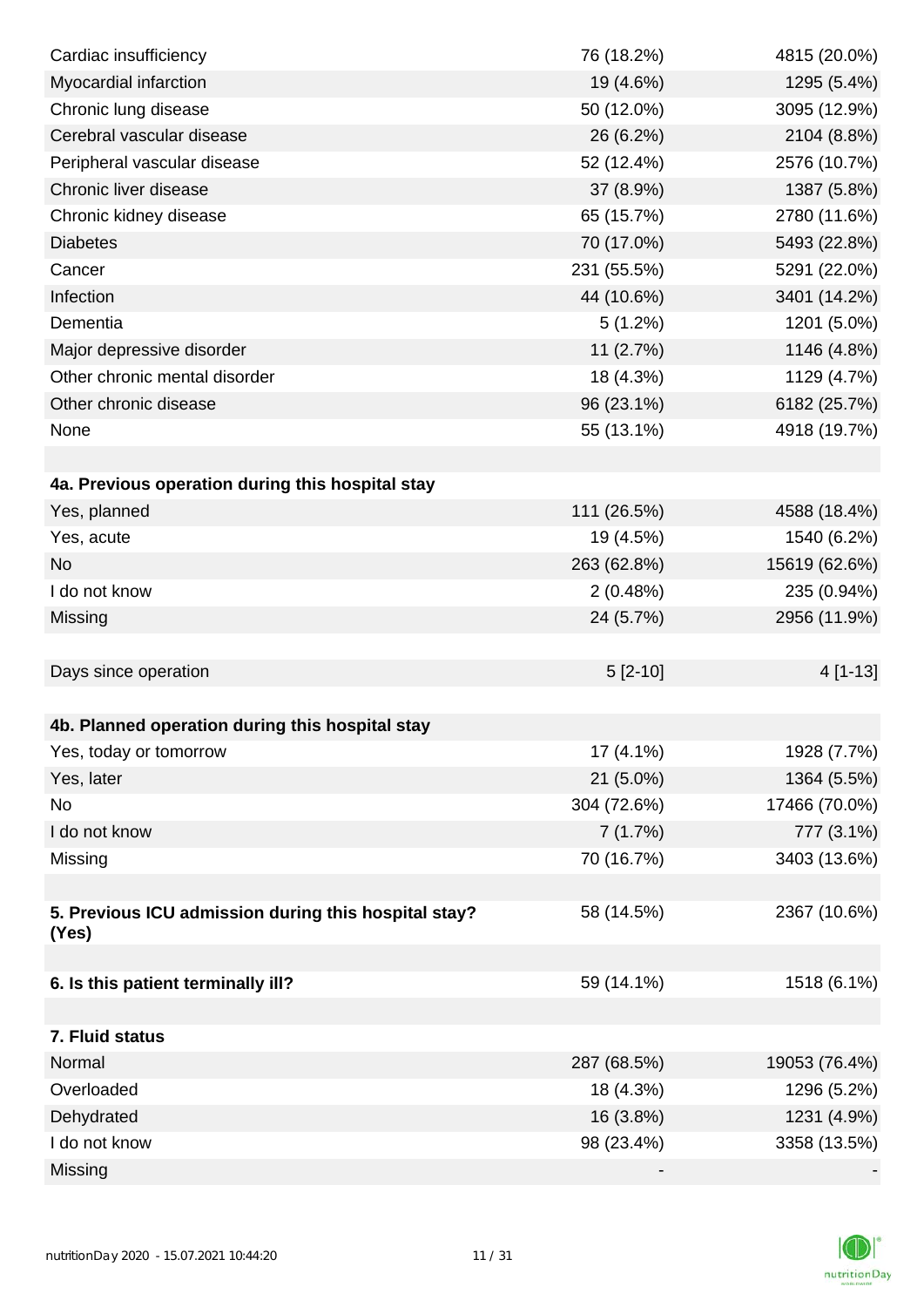| 8. Number of different medications planned                                               |             |               |
|------------------------------------------------------------------------------------------|-------------|---------------|
| Oral                                                                                     | $5[3-8]$    | $5[2-8]$      |
| Other                                                                                    | $2[1-3]$    | $2[1-4]$      |
|                                                                                          |             |               |
| 9. Was this patient identified as malnourished or at risk of malnutrition?               |             |               |
| Malnourished                                                                             | 67 (16.0%)  | 3162 (12.7%)  |
| At risk                                                                                  | 38 (9.1%)   | 4616 (18.5%)  |
| <b>No</b>                                                                                | 276 (65.9%) | 15318 (61.4%) |
| I do not know                                                                            | 38 (9.1%)   | 1842 (7.4%)   |
| Missing                                                                                  |             |               |
|                                                                                          |             |               |
| 10. IV Fluids                                                                            |             |               |
| Electrolyte solution (NaCl, Ringers lactate, etc)                                        | 143 (34.1%) | 8176 (32.8%)  |
| 5% Glucose solution                                                                      | 5(1.2%)     | 2128 (8.5%)   |
|                                                                                          |             |               |
| 11. Number of ONS drinks planned                                                         | $0 [0-0]$   | $0[0-0]$      |
|                                                                                          |             |               |
| 12. Nutrition intake                                                                     |             |               |
| Regular hospital food                                                                    | 332 (79.2%) | 15131 (60.7%) |
| Fortified/enriched hospital food                                                         | 47 (11.2%)  | 3290 (13.2%)  |
| Protein/energy supplement (e.g. ONS drinks)                                              | 56 (13.4%)  | 4070 (16.3%)  |
| <b>Enteral nutrition</b>                                                                 | 14 (3.3%)   | 1106 (4.4%)   |
| Parenteral nutrition                                                                     | 23 (5.5%)   | 1022 (4.1%)   |
| Special diet                                                                             | 54 (12.9%)  | 7501 (30.1%)  |
| None                                                                                     | 10 (2.4%)   | 982 (3.9%)    |
|                                                                                          |             |               |
| 13a. All lines and Tubes                                                                 |             |               |
| <b>Central Venous</b>                                                                    | 94 (23.4%)  | 2136 (9.6%)   |
| Peripheral venous access                                                                 | 225 (56.1%) | 11129 (49.9%) |
| Nasogastric                                                                              | 4 (1.00%)   | 528 (2.4%)    |
| Nasojejunal                                                                              |             | 115 (0.52%)   |
| Nasoduadenal                                                                             |             | 82 (0.37%)    |
| Enterostoma                                                                              | 5(1.2%)     | 100 (0.45%)   |
| Percutaneous endoscopy/surgical gastrostomy                                              | $2(0.50\%)$ | 216 (0.97%)   |
| Percutaneous endoscopy/surgical jejunostomy                                              | $5(1.2\%)$  | 91 (0.41%)    |
| None                                                                                     | 124 (29.6%) | 11685 (46.9%) |
|                                                                                          |             |               |
| 13b. Were there complications with nutrition related lines<br>and tubes since admission? |             |               |
| Yes, previously                                                                          | 4(0.95%)    | 352 (1.4%)    |
| Yes, ongoing                                                                             | 1(0.24%)    | 210 (0.84%)   |
| <b>No</b>                                                                                | 340 (81.1%) | 18650 (74.8%) |
| I do not know                                                                            | 46 (11.0%)  | 2030 (8.1%)   |
| Missing                                                                                  | 28 (6.7%)   | 3696 (14.8%)  |

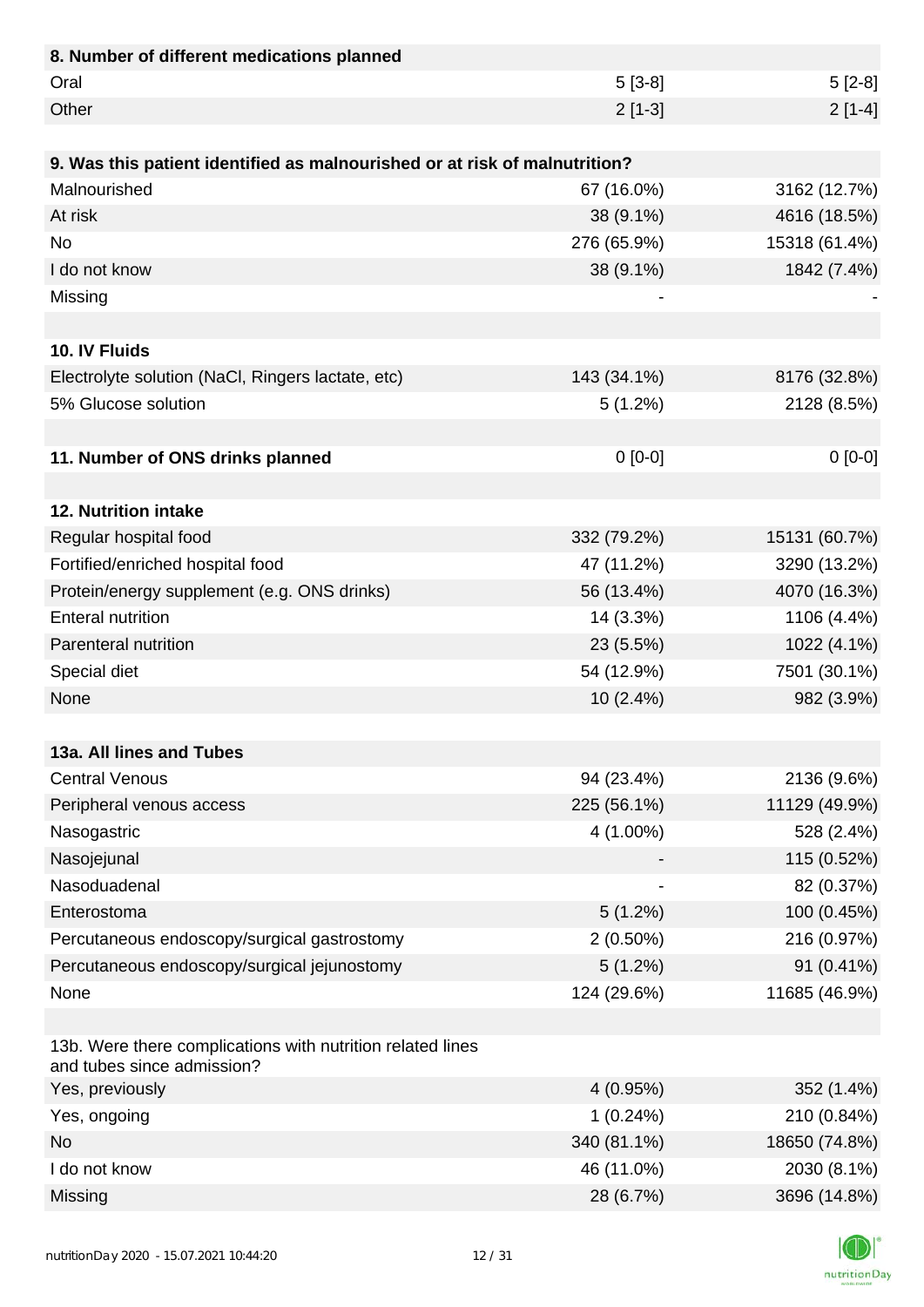| 14. Please indicate if any of the following was done for this patient since admission |             |               |
|---------------------------------------------------------------------------------------|-------------|---------------|
| Energy requirements were determined                                                   | 63 (15.7%)  | 8591 (38.5%)  |
| Protein requirements were determined                                                  | 49 (12.2%)  | 7723 (34.6%)  |
| Food/Nutrition intake was recorded in the patient record                              | 132 (32.9%) | 9521 (42.7%)  |
| Nutrition treatment plan was developed                                                | 54 (13.5%)  | 8177 (36.6%)  |
| Nutrition expert was consulted                                                        | 71 (17.7%)  | 8667 (38.8%)  |
| Malnutrition status is recorded in the patient record                                 | 82 (20.4%)  | 7448 (33.4%)  |
| None                                                                                  |             |               |
|                                                                                       |             |               |
| 15a. Energy goal                                                                      |             |               |
| $< 500$ kcal                                                                          | 4(0.95%)    | 783 (3.1%)    |
| 500-999 kcal                                                                          | 3(0.72%)    | 194 (0.78%)   |
| 1000-1499 kcal                                                                        | 20 (4.8%)   | 1956 (7.8%)   |
| 1500-1999 kcal                                                                        | 99 (23.6%)  | 7632 (30.6%)  |
| >=2000 kcal                                                                           | 36 (8.6%)   | 2380 (9.5%)   |
| Not determined                                                                        | 202 (48.2%) | 7419 (29.7%)  |
| I do not know                                                                         | 37 (8.8%)   | 1959 (7.9%)   |
| Missing                                                                               | 18 (4.3%)   | 2615 (10.5%)  |
|                                                                                       |             |               |
| 15b. Energy intake                                                                    |             |               |
| $< 500$ kcal                                                                          | 7(1.7%)     | 1316 (5.3%)   |
| 500-999 kcal                                                                          | 15 (3.6%)   | 938 (3.8%)    |
| 1000-1499 kcal                                                                        | 41 (9.8%)   | 2996 (12.0%)  |
| 1500-1999 kcal                                                                        | 55 (13.1%)  | 5568 (22.3%)  |
| >=2000 kcal                                                                           | 12 (2.9%)   | 1218 (4.9%)   |
| Not determined                                                                        | 204 (48.7%) | 7394 (29.6%)  |
| I do not know                                                                         | 67 (16.0%)  | 2893 (11.6%)  |
| Missing                                                                               | 18 (4.3%)   | 2615 (10.5%)  |
|                                                                                       |             |               |
| 16. Since admission, this patient's health status has                                 |             |               |
| Improved                                                                              | 114 (27.2%) | 11443 (45.9%) |
| Deteriorated                                                                          | 41 (9.8%)   | 1219 (4.9%)   |
| Remained the same                                                                     | 147 (35.1%) | 6079 (24.4%)  |
| This patient has just been admitted                                                   | $30(7.2\%)$ | 1466 (5.9%)   |
| I do not know                                                                         | 69 (16.5%)  | 2116 (8.5%)   |
| Missing                                                                               | 18 (4.3%)   | 2615 (10.5%)  |
|                                                                                       |             |               |
| Length of hospital stay (days)                                                        | 11 [6-22]   | 12 [6-23]     |
|                                                                                       |             |               |
| <b>Outcome Code</b>                                                                   |             |               |
| 1= Still in the hospital                                                              | 16 (3.8%)   | 2515 (10.1%)  |
| 2= Transferred to another hospital                                                    | 6(1.4%)     | 534 (2.1%)    |
| 3= Transferred to long term care                                                      | 3(0.72%)    | 1049 (4.2%)   |
|                                                                                       |             |               |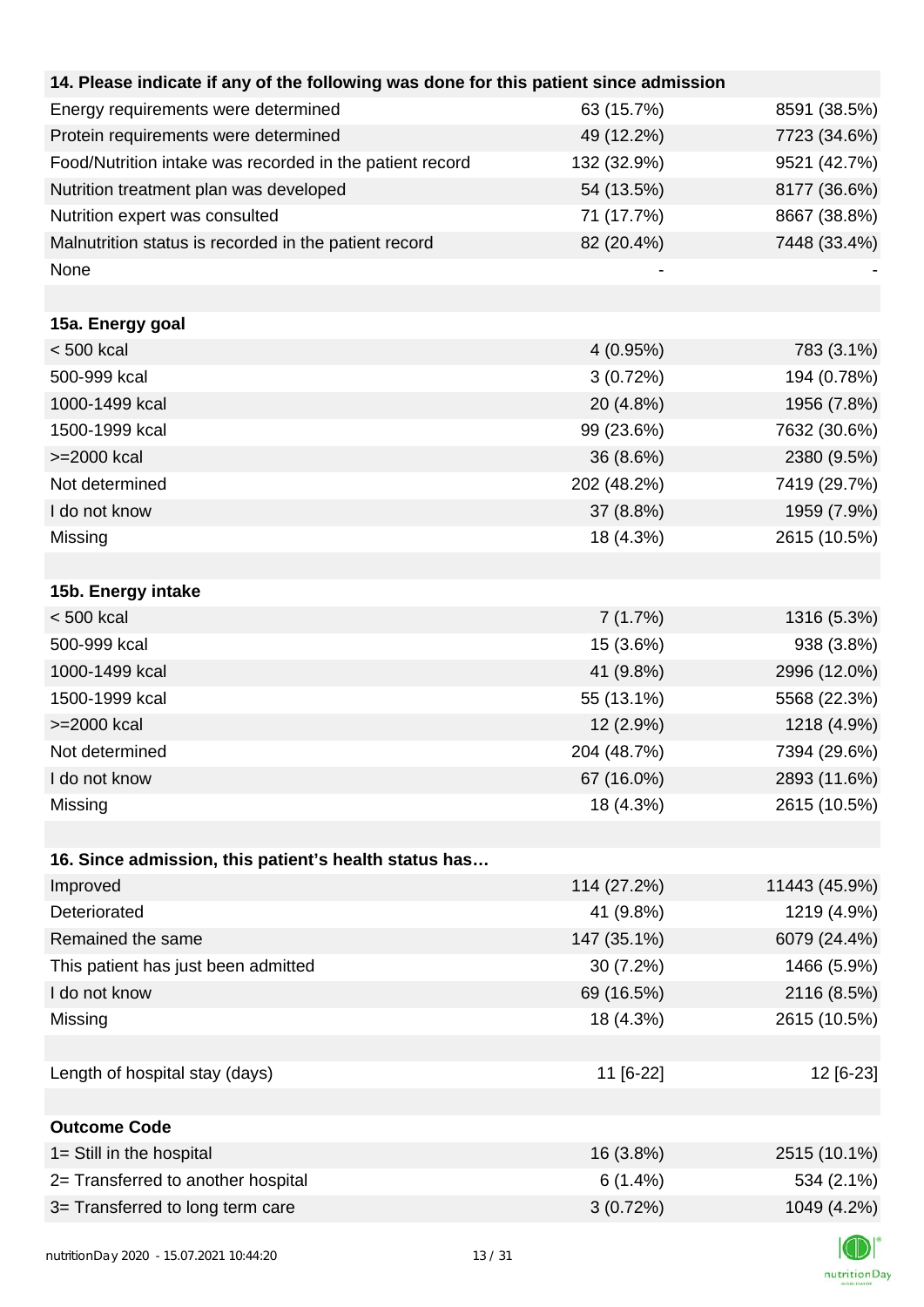| 4= Rehabilitation                    | 14 (3.3%)   | 871 (3.5%)    |
|--------------------------------------|-------------|---------------|
| 5= Discharged home                   | 239 (57.0%) | 18594 (74.6%) |
| $6 = Death$                          | 10 (2.4%)   | 785 (3.1%)    |
| $7 =$ Others                         | 7(1.7%)     | 410 (1.6%)    |
| Missing                              | 124 (29.6%) | 180 (0.72%)   |
|                                      |             |               |
| <b>Readmitted since ND</b>           |             |               |
| $1 = No$                             | 198 (72.8%) | 16760 (76.8%) |
| 2= Yes, same hospital planned        | 32 (11.8%)  | 1458 (6.7%)   |
| 3= Yes, same hospital unplanned      | 35 (12.9%)  | 1363 (6.2%)   |
| 4= Yes, different hospital planned   |             | 114 (0.52%)   |
| 5= Yes, different hospital unplanned |             | 114 (0.52%)   |
| 6= Unknown                           | -           | 481 (2.2%)    |
| <b>Missing</b>                       | 4(1.5%)     | 1471 (6.7%)   |

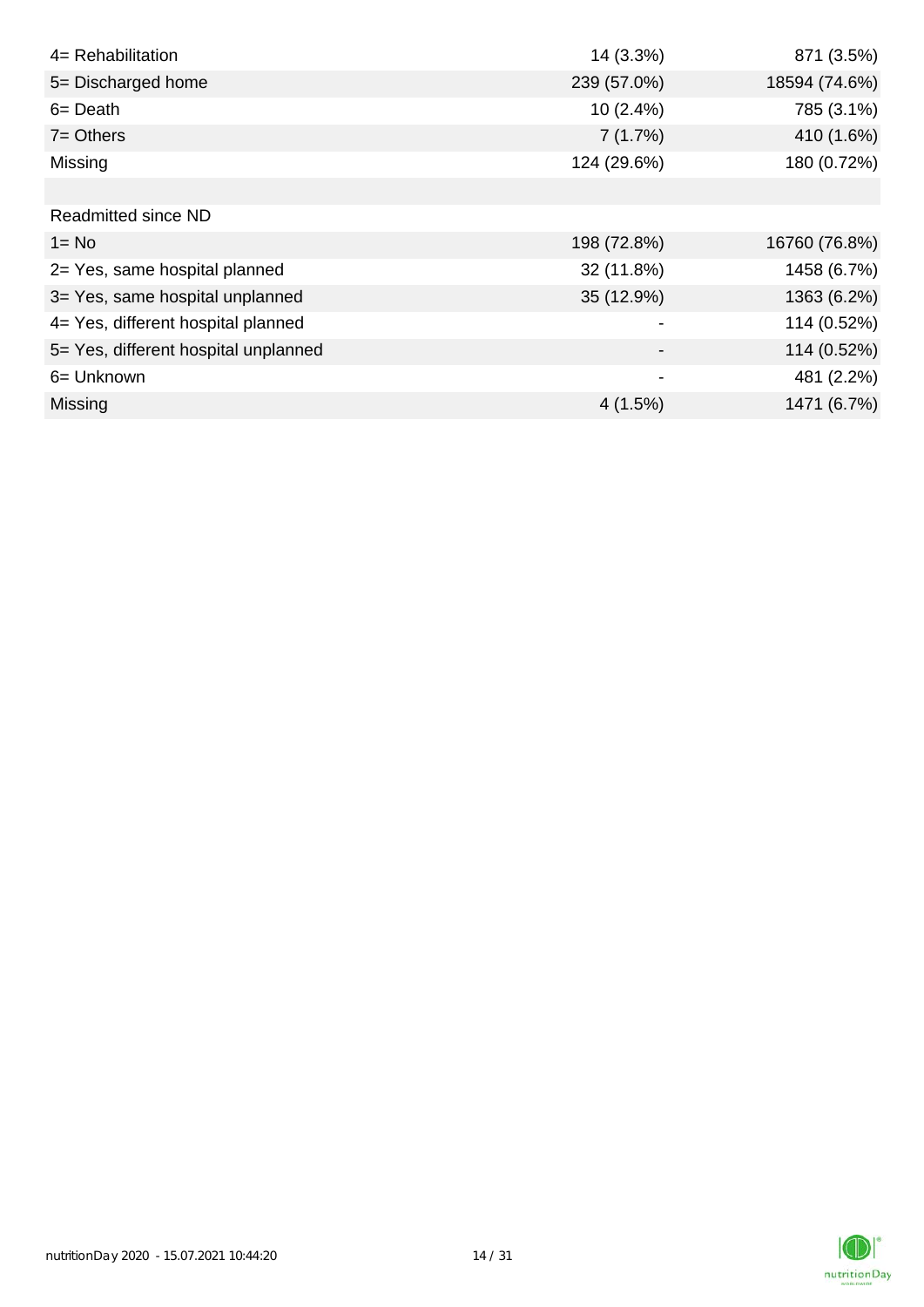| IV. Patient's perspective: Medical history, nutrition status & intake today ("Sheet 3a/3b") |                     |                          |
|---------------------------------------------------------------------------------------------|---------------------|--------------------------|
|                                                                                             | <b>YOUR RESULTS</b> | <b>REFERENCE RESULTS</b> |
|                                                                                             |                     |                          |
| 1. What are your typical dietary habits?                                                    |                     |                          |
| No special dietary habits                                                                   | 277 (70.5%)         | 15402 (63.5%)            |
| I am vegetarian                                                                             | 16 (4.1%)           | 445 (1.8%)               |
| I adhee to a vegan diet                                                                     | 1(0.25%)            | 160 (0.66%)              |
| I eat gluten-free diet                                                                      | $4(1.0\%)$          | 204 (0.84%)              |
| I avoid added sugars                                                                        | 59 (15.0%)          | 3626 (14.9%)             |
| I avoid carbohydrates                                                                       | 11 (2.8%)           | 1383 (5.7%)              |
| I eat a low fat-diet                                                                        | 51 (13.0%)          | 2463 (10.2%)             |
| I am lactose intolerant                                                                     | 11(2.8%)            | 809 (3.3%)               |
| Other special diet due to intolerances/allergies                                            | $8(2.0\%)$          | 416 (1.7%)               |
| Other                                                                                       | 22 (5.6%)           | 1608 (6.6%)              |
| No answer given                                                                             | 32 (8.1%)           | 2801 (11.5%)             |
|                                                                                             |                     |                          |
| 2. Where did you live before your current hospital admission?                               |                     |                          |
| At home                                                                                     | 340 (86.5%)         | 19123 (78.8%)            |
| In a nursing home or other live-in facility                                                 | 9(2.3%)             | 762 (3.1%)               |
| I was transferred from another hospital                                                     | 15 (3.8%)           | 1370 (5.6%)              |
| Other                                                                                       | 6(1.5%)             | 330 (1.4%)               |
| Missing                                                                                     | 23 (5.9%)           | 2674 (11.0%)             |
|                                                                                             |                     |                          |
| 3. In general, are you able to walk?                                                        |                     |                          |
| Yes                                                                                         | 256 (65.1%)         | 13831 (57.0%)            |
| Yes, with someone's help                                                                    | 32 (8.1%)           | 2252 (9.3%)              |
| Yes, independently using a cane, walker, or crutches                                        | 49 (12.5%)          | 3228 (13.3%)             |
| No, I have a wheelchair                                                                     | 20 (5.1%)           | 852 (3.5%)               |
| No, I am bedridden                                                                          | 13 (3.3%)           | 1317 (5.4%)              |
| Missing                                                                                     | 23 (5.9%)           | 2779 (11.5%)             |
| 4. In general, how would you say your health is?                                            |                     |                          |
| Very good                                                                                   | 21 (5.3%)           | 1712 (7.1%)              |
| Good                                                                                        | 130 (33.1%)         | 7821 (32.2%)             |
|                                                                                             |                     |                          |
| Fair                                                                                        | 131 (33.3%)         | 8148 (33.6%)             |
| Poor                                                                                        | 72 (18.3%)          | 3099 (12.8%)             |
| Very poor                                                                                   | 15 (3.8%)           | 710 (2.9%)               |
| Missing                                                                                     | 24 (6.1%)           | 2769 (11.4%)             |
| 5. Over the last 12 months prior to your current hospital admission approximately           |                     |                          |
| how many times have you seen a doctor?                                                      | F12.101             | F12.101                  |

| how many times have you seen a doctor?                                               | $5[3-10]$ | $5 [2-10]$ |
|--------------------------------------------------------------------------------------|-----------|------------|
| how many times have you been admitted to the<br>hospital (Emergency room, any ward)? | $1$ [1-3] | 1 [0-2]    |

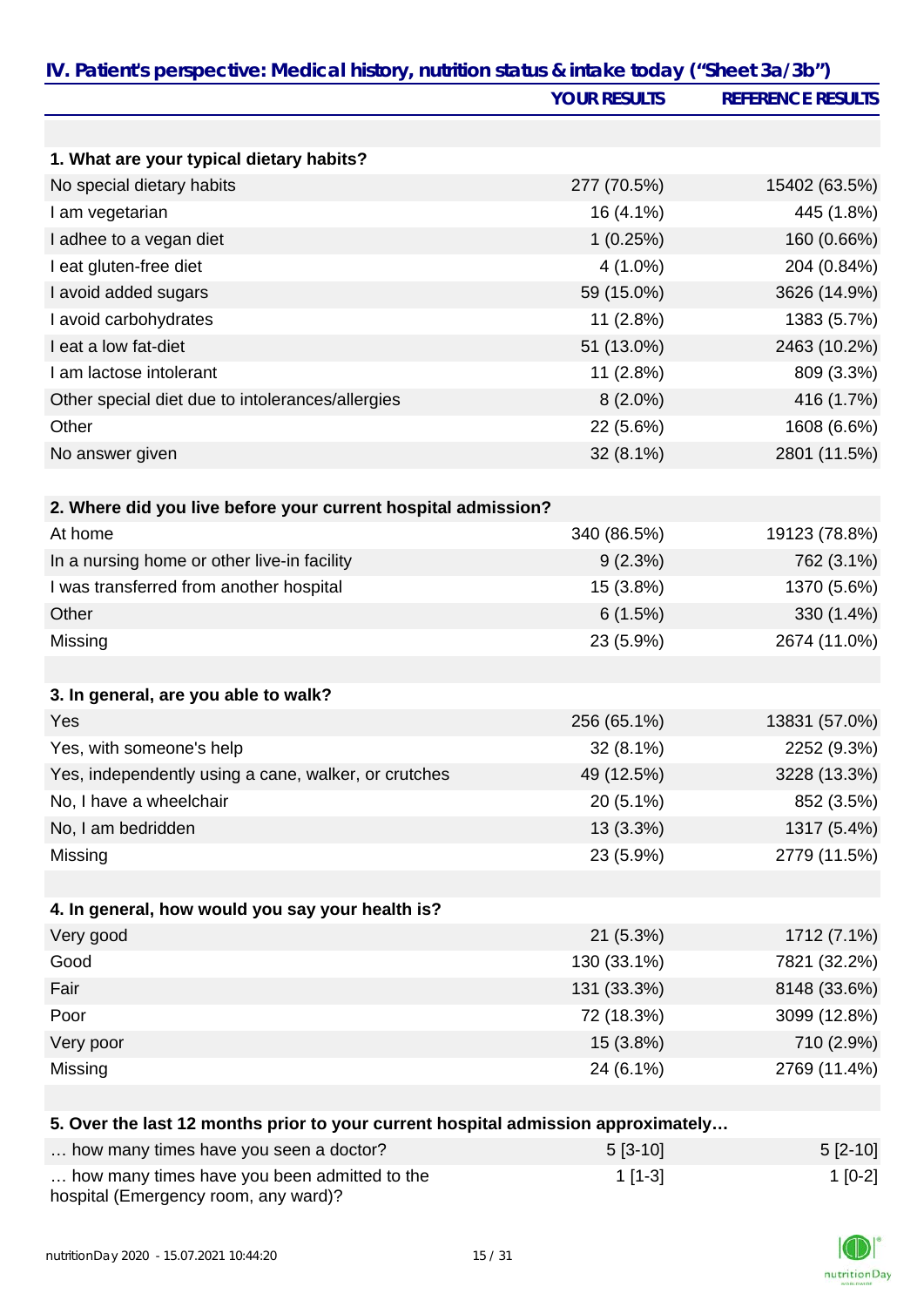| how many nights in total have you spent in hospital? | $9[3-21]$ | $6[0-16]$ |
|------------------------------------------------------|-----------|-----------|
|                                                      |           |           |

| 6. How many different medications do you take routinely each day (prior to hospitalisation)? |             |               |
|----------------------------------------------------------------------------------------------|-------------|---------------|
| $1 - 2$                                                                                      | 88 (22.4%)  | 4416 (18.2%)  |
| $3-5$                                                                                        | 102 (26.0%) | 5773 (23.8%)  |
| More than 5                                                                                  | 118 (30.0%) | 6835 (28.2%)  |
| None                                                                                         | 54 (13.7%)  | 3630 (15.0%)  |
| I do not know                                                                                | 11(2.8%)    | 820 (3.4%)    |
| Missing                                                                                      | 20 (5.1%)   | 2785 (11.5%)  |
| 7. Do you have health insurance?                                                             |             |               |
| Yes, private insurance only                                                                  | 35 (8.9%)   | 3823 (15.8%)  |
| Yes, public insurance only                                                                   | 279 (71.0%) | 11203 (46.2%) |
| Yes, both                                                                                    | 50 (12.7%)  | 2662 (11.0%)  |
| None                                                                                         | 1(0.25%)    | 2485 (10.2%)  |
| I prefer not to answer                                                                       | 5(1.3%)     | 986 (4.1%)    |
| Missing                                                                                      | 23 (5.9%)   | 3100 (12.8%)  |
|                                                                                              |             |               |
| 8. What was your weight 5 years ago?                                                         | 80 [70-93]  | 72 [62-85]    |
| I do not know                                                                                | 60 (15.3%)  | 5440 (22.4%)  |
|                                                                                              |             |               |
| 9a. Have you lost weight within the last 3 months?                                           |             |               |
| Yes, intentionally                                                                           | 37 (9.4%)   | 2202 (9.1%)   |
| Yes, unintentionally                                                                         | 199 (50.6%) | 9411 (38.8%)  |
| No, my weight stayed the same                                                                | 98 (24.9%)  | 7247 (29.9%)  |
| No, I gained weight                                                                          | 33 (8.4%)   | 2760 (11.4%)  |
| I do not know                                                                                | 17 (4.3%)   | 2195 (9.0%)   |
| Missing                                                                                      | 9(2.3%)     | 444 (1.8%)    |
|                                                                                              |             |               |
| 9b. If yes, how many kg did you lose?                                                        | $7[4-11]$   | $6[4-10]$     |
| I do not know                                                                                | 19 (8.1%)   | 1851 (15.9%)  |
|                                                                                              |             |               |
| 10. Did you know about your hospitalisation two days                                         | 173 (49.9%) | 8227 (39.7%)  |
| before admission? (Yes)                                                                      |             |               |
| 11. Please indicate if you                                                                   |             |               |
| were weighed at admission                                                                    | 189 (50.4%) | 12540 (58.3%) |
| were informed about your nutrition status                                                    | 124 (33.4%) | 7803 (36.5%)  |
| were informed about nutrition care options                                                   | 108 (29.3%) | 7174 (33.6%)  |
| received special nutrition care                                                              | 91 (24.5%)  | 6955 (32.7%)  |
|                                                                                              |             |               |
| 12. How well have you eaten in the week before you were admitted to the hospital?            |             |               |

| <b>IZ. HOW WEIL HAVE YOU CALCH III LITE WEEN DETOIC YOU WELF AUTHLIEU LO LITE HOSPILAL!</b> |             |               |
|---------------------------------------------------------------------------------------------|-------------|---------------|
| More than normal                                                                            | $16(4.1\%)$ | 1099 (4.5%)   |
| Normal                                                                                      | 208 (53.2%) | 14509 (60.0%) |

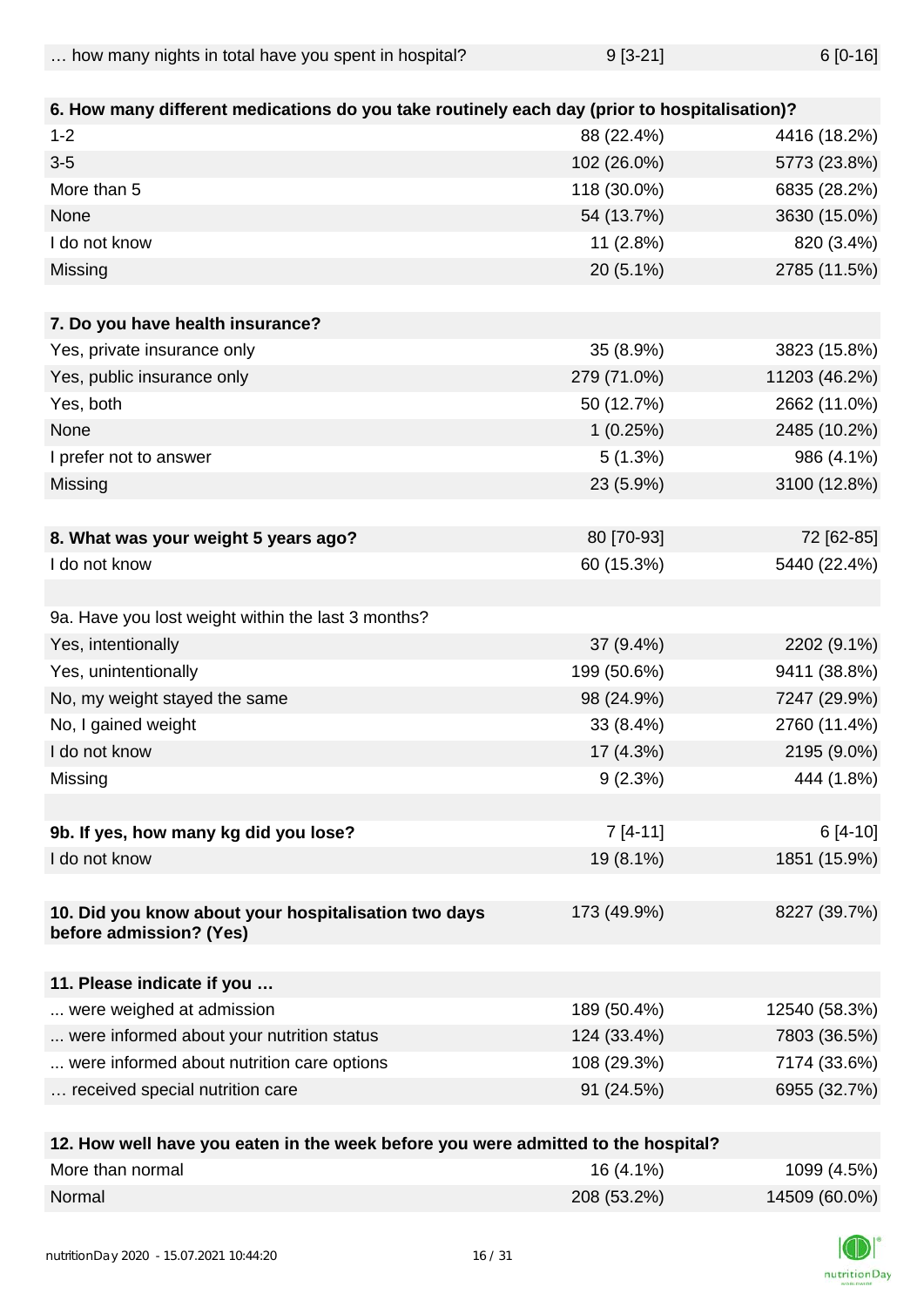| About 3/4 of normal                                                            | 48 (12.3%)               | 2651 (11.0%)  |
|--------------------------------------------------------------------------------|--------------------------|---------------|
| About half of normal                                                           | 70 (17.9%)               | 3062 (12.7%)  |
| About a quarter to nearly nothing                                              | 44 (11.3%)               | 2263 (9.4%)   |
| I do not know                                                                  |                          | 231 (0.96%)   |
| Missing                                                                        | 5(1.3%)                  | 362 (1.5%)    |
|                                                                                |                          |               |
| 13. In general, how satisfied are you with the food at the hospital?           |                          |               |
| Very satisfied                                                                 | 62 (15.9%)               | 5394 (22.3%)  |
| Somewhat satisfied                                                             | 136 (34.8%)              | 7204 (29.8%)  |
| <b>Neutral</b>                                                                 | 83 (21.2%)               | 4214 (17.4%)  |
| <b>Dissatisfied</b>                                                            | 43 (11.0%)               | 1854 (7.7%)   |
| Very dissatisfied                                                              | 12 (3.1%)                | 673 (2.8%)    |
| I do not know                                                                  | 28 (7.2%)                | 1694 (7.0%)   |
| Missing                                                                        | 27 (6.9%)                | 3144 (13.0%)  |
|                                                                                |                          |               |
| 14. Did you get any help with eating TODAY?                                    |                          |               |
| Yes, from family or friends                                                    | 2(0.51%)                 | 2177 (9.0%)   |
| Yes, from hospital staff                                                       | 22 (5.6%)                | 1475 (6.1%)   |
| No                                                                             | 309 (79.0%)              | 16830 (69.6%) |
| I do not know                                                                  | 6(1.5%)                  | 282 (1.2%)    |
| Missing                                                                        | 52 (13.3%)               | 3413 (14.1%)  |
|                                                                                |                          |               |
| 15. Were you able to eat without interruption TODAY?<br>(Yes)                  | 234 (69.9%)              | 15256 (74.7%) |
|                                                                                |                          |               |
| 16a. Please indicate how much hospital food you ate for lunch or dinner TODAY: |                          |               |
| About all                                                                      | 115 (29.4%)              | 11133 (46.0%) |
| 1/2                                                                            | 123 (31.5%)              | 6143 (25.4%)  |
| 1/4                                                                            | 78 (19.9%)               | 3103 (12.8%)  |
| Nothing                                                                        | 36 (9.2%)                | 2802 (11.6%)  |
| Missing                                                                        | 39 (10.0%)               | 996 (4.1%)    |
|                                                                                |                          |               |
| 16b. The portion size of the meal I ordered TODAY was                          |                          |               |
| Standard                                                                       | 224 (57.3%)              | 13732 (56.8%) |
| Smaller                                                                        | 29 (7.4%)                | 2093 (8.7%)   |
| Larger                                                                         | 7(1.8%)                  | 1046 (4.3%)   |
| I do not know                                                                  | 53 (13.6%)               | 2302 (9.5%)   |
| Missing                                                                        | 78 (19.9%)               | 5004 (20.7%)  |
|                                                                                |                          |               |
| 17. If you did not eat everything of your meal, please tell us why:            |                          |               |
| I did not like the type of food offered                                        | 43 (18.1%)               | 1945 (16.1%)  |
| I did not like the smell/taste of the food                                     | 32 (13.5%)               | 1480 (12.3%)  |
| The food did not fit my cultural/religious preferences                         |                          | 127 (1.1%)    |
| The food was too hot                                                           | $\overline{\phantom{a}}$ | 54 (0.45%)    |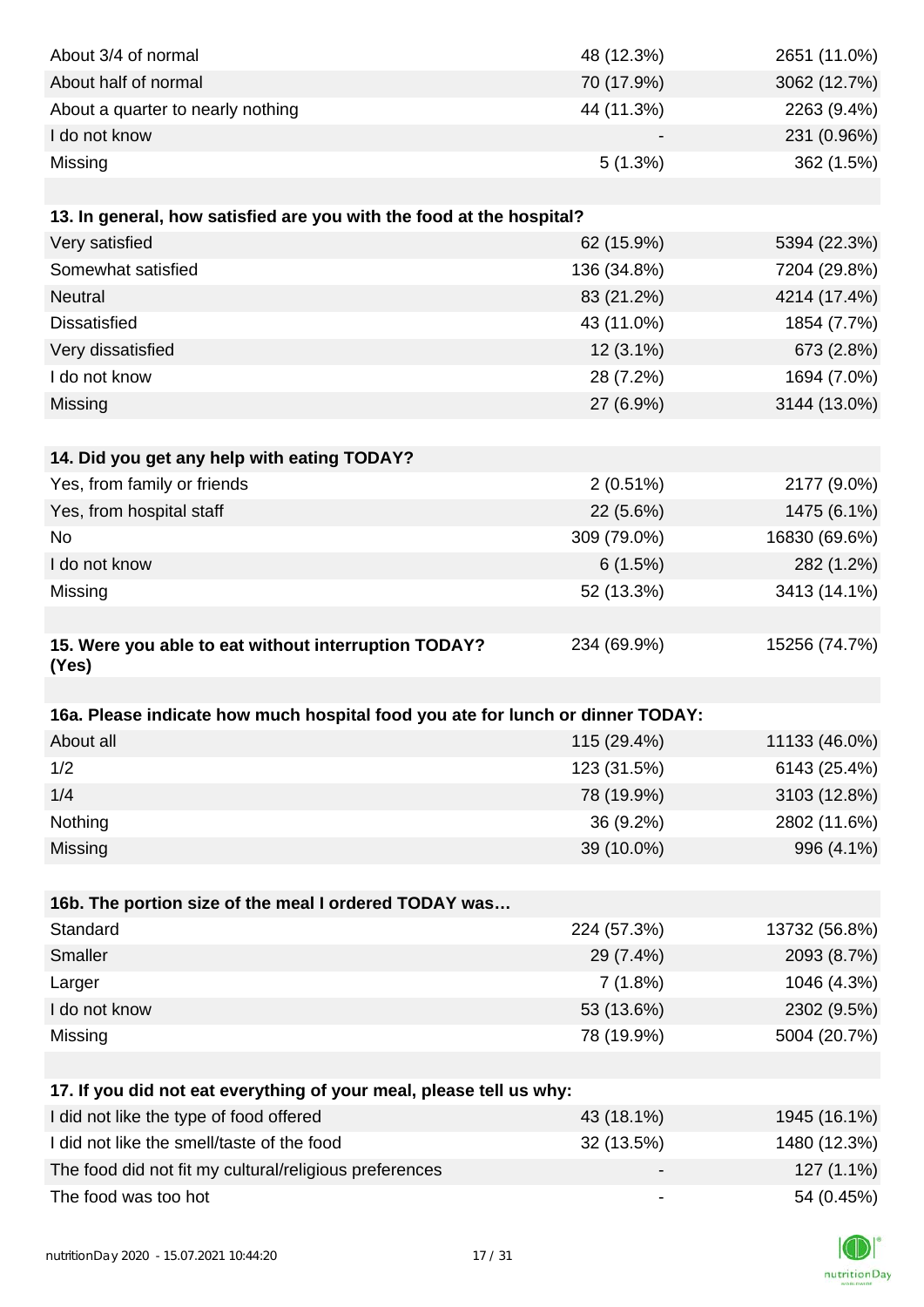| The food was too cold                              | 1(0.42%)                 | 281 (2.3%)   |
|----------------------------------------------------|--------------------------|--------------|
| Due to food allergy/intolerance                    | 2(0.84%)                 | 105 (0.87%)  |
| I was not hungry at that time                      | 51 (21.5%)               | 1991 (16.5%) |
| I do not have my usual appetite                    | 103 (43.5%)              | 3586 (29.8%) |
| I have problems chewing/swallowing                 | 22 (9.3%)                | 716 (5.9%)   |
| I normally eat less than what was served           | 30 (12.7%)               | 1383 (11.5%) |
| I had nausea/vomiting                              | 27 (11.4%)               | 984 (8.2%)   |
| I was too tired                                    | 21 (8.9%)                | 740 (6.1%)   |
| I cannot eat without help                          | $\overline{\phantom{a}}$ | 191 (1.6%)   |
| I was not allowed to eat                           | 25 (10.5%)               | 1088 (9.0%)  |
| I had an exam, surgery, or test and missed my meal | $13(5.5\%)$              | 733 (6.1%)   |
| I did not get requested food                       | $8(3.4\%)$               | 124 (1.0%)   |
| No answer given                                    | 19 (8.0%)                | 1823 (15.1%) |

| 18. Enter the number of glasses/cups of the drinks you consumed in the last 24 hours |             |              |  |
|--------------------------------------------------------------------------------------|-------------|--------------|--|
| Water                                                                                | $5[4-8]$    | $3[2-6]$     |  |
| Tea                                                                                  | $2[1-3]$    | $1[0-3]$     |  |
| Coffee                                                                               | $1[1-2]$    | $1[1-2]$     |  |
| <b>Milk</b>                                                                          | $1[0-1]$    | $1[0-1]$     |  |
| Fruit juice                                                                          | $1[1-2]$    | $1[0-2]$     |  |
| Soft drinks                                                                          | $1[0-3]$    | $0[0-1]$     |  |
| Nutrition drink                                                                      | $1[0-2]$    | $0[0-1]$     |  |
| Other                                                                                | $0[0-1]$    | $0[0-1]$     |  |
|                                                                                      |             |              |  |
| 19a. Did you eat any food apart from hospital food<br><b>TODAY?</b>                  | 77 (23.4%)  | 5831 (29.2%) |  |
|                                                                                      |             |              |  |
| 19b. If yes, what did you eat?                                                       |             |              |  |
| Sweet snacks                                                                         | 24 (31.2%)  | 1820 (31.2%) |  |
| Salty snacks                                                                         | 5(6.5%)     | 645 (11.1%)  |  |
| Homemade food                                                                        | $8(10.4\%)$ | 896 (15.4%)  |  |
| <b>Fruits</b>                                                                        | 22 (28.6%)  | 2357 (40.4%) |  |
| Dairy products                                                                       | 15 (19.5%)  | 686 (11.8%)  |  |
| Food delivered/restaurant                                                            | 2(2.6%)     | 272 (4.7%)   |  |

| 20. How has your food intake changed since your hospital admission? |             |              |  |
|---------------------------------------------------------------------|-------------|--------------|--|
| Increased                                                           | 25 (6.4%)   | 3329 (13.8%) |  |
| Decreased                                                           | 175 (44.8%) | 6808 (28.2%) |  |
| Stayed the same                                                     | 109 (27.9%) | 9055 (37.5%) |  |
| I do not know                                                       | $33(8.4\%)$ | 1479 (6.1%)  |  |
| Missing                                                             | 49 (12.5%)  | 3506 (14.5%) |  |

Sandwich 347 (6.0%) Other 12 (15.6%) 795 (13.6%)

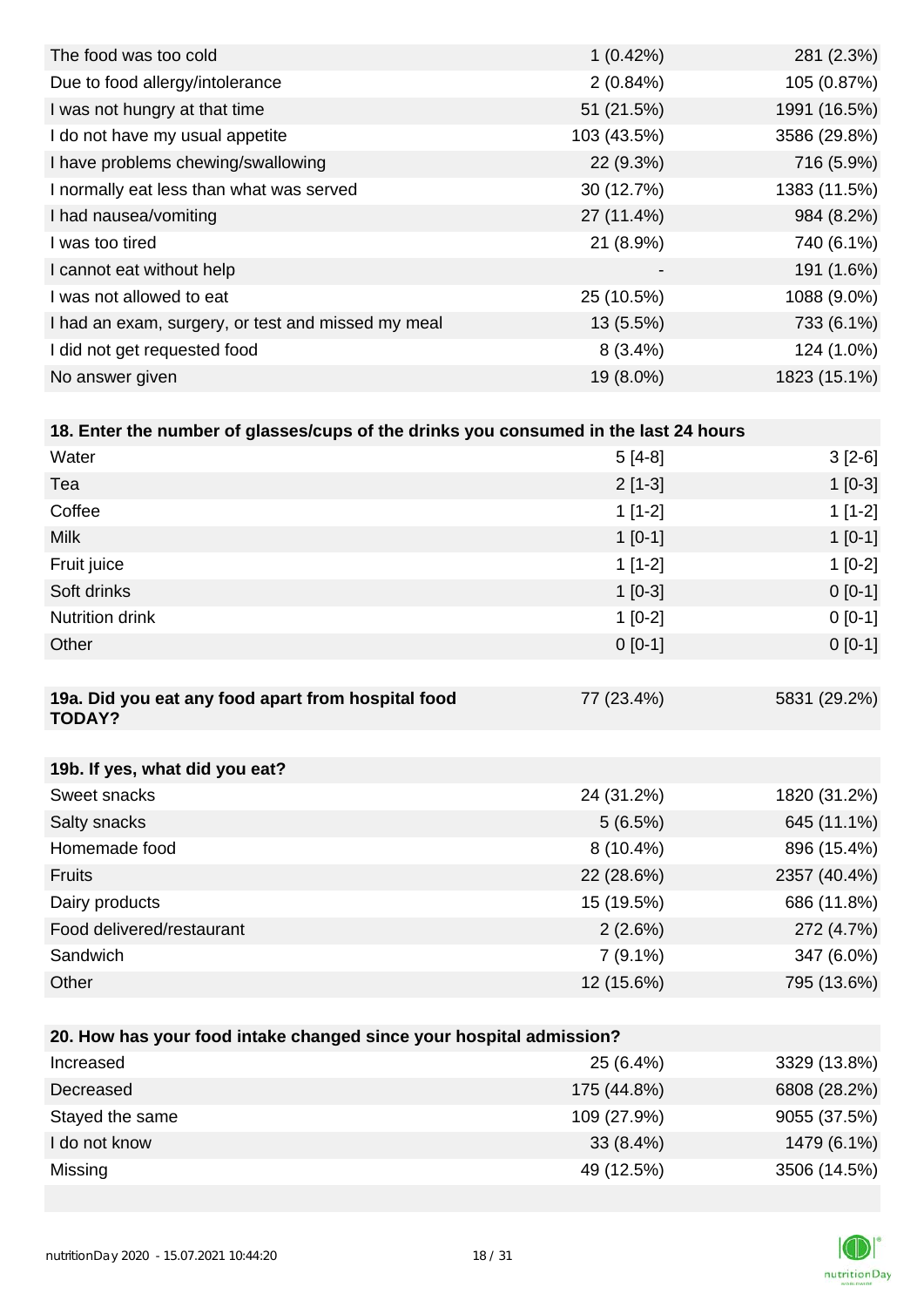| 21. TODAY I feel                                     |             |               |
|------------------------------------------------------|-------------|---------------|
| Stronger than at admission                           | 117 (29.9%) | 10558 (43.7%) |
| Weaker than at admission                             | 105 (26.9%) | 4610 (19.1%)  |
| Same as at admission                                 | 130 (33.2%) | 6833 (28.3%)  |
| I was admitted today                                 | 14 (3.6%)   | 576 (2.4%)    |
| I do not know                                        | 19 (4.9%)   | 1178 (4.9%)   |
| Missing                                              | 6(1.5%)     | 422 (1.7%)    |
|                                                      |             |               |
| 22. Can you walk without assistance TODAY?           |             |               |
| Yes                                                  | 285 (72.9%) | 14229 (58.9%) |
| No, only with assistance                             | 67 (17.1%)  | 5989 (24.8%)  |
| No, I stay in bed                                    | 26 (6.6%)   | 2912 (12.0%)  |
| Missing                                              | 13 (3.3%)   | 1047 (4.3%)   |
|                                                      |             |               |
| 23. Did anyone help you complete this questionnaire? | 134 (37.5%) | 13801 (65.2%) |

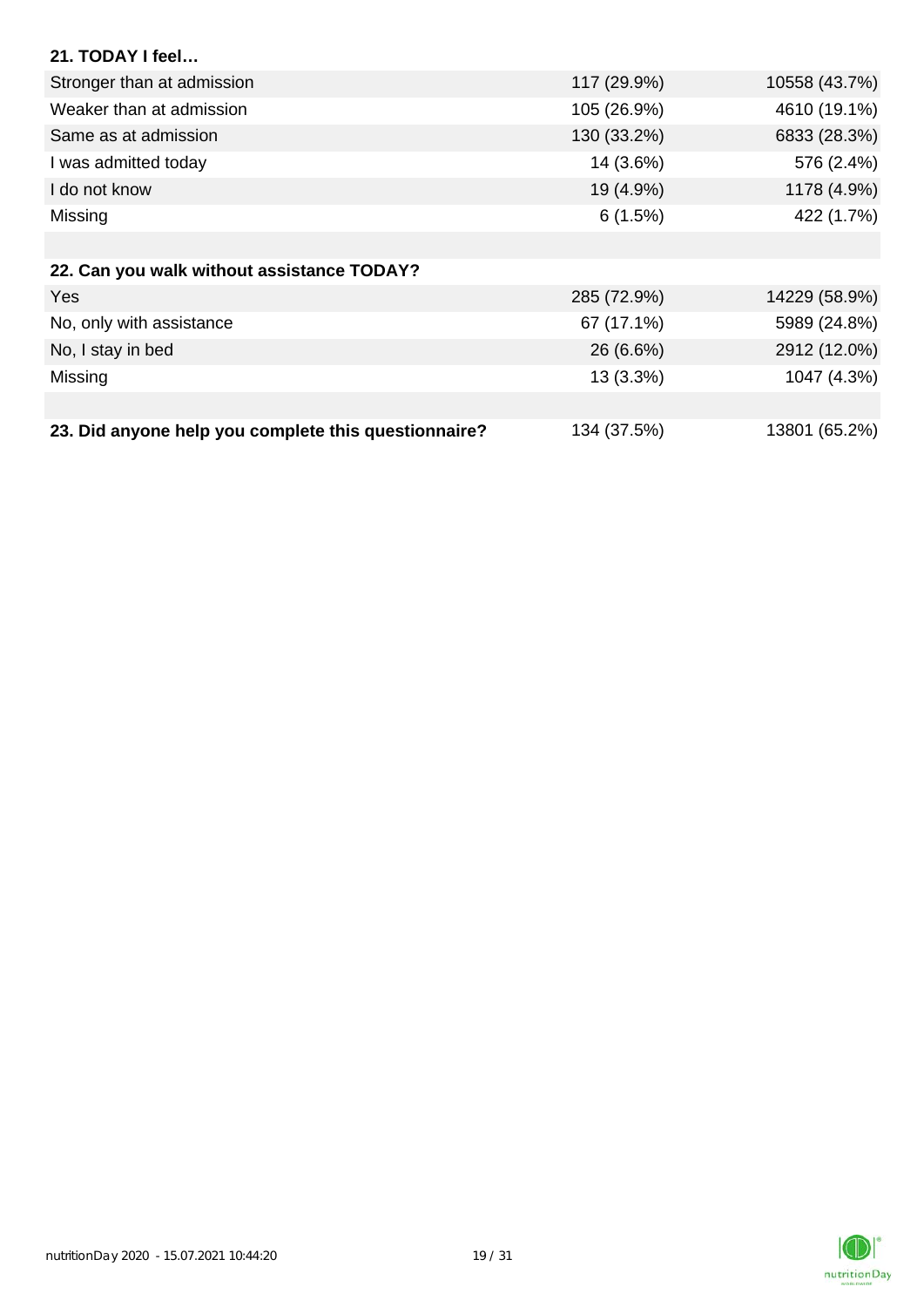|                                                                          | <b>YOUR RESULTS</b> | <b>REFERENCE RESULTS</b> |
|--------------------------------------------------------------------------|---------------------|--------------------------|
| Number of units with cancer patients:                                    | 21                  | 291                      |
|                                                                          |                     |                          |
| Computerized system in hospital:                                         | 20 units (95%) YES  | 265 units (91%) YES      |
|                                                                          |                     |                          |
| Nutritional treatment of cancer patients is part of overall<br>care plan | 19 units (90%) YES  | 268 units (92%) YES      |
| Nutritional treatment is considered                                      |                     |                          |
| Routinely                                                                | 11 (52,4%)          | 187 (64,3%)              |
| When patient asks                                                        | 14 (66,7%)          | 81 (27,8%)               |
| When body weight loss > 10%                                              | 17 (81,0%)          | 98 (33,7%)               |
| During palliative phase                                                  | 14 (66,7%)          | 74 (25,4%)               |
| Other                                                                    | 6(28,6%)            | 26 (8,93%)               |
| Missing                                                                  |                     | 18 (6,19%)               |
|                                                                          |                     |                          |
| Nutritional treatment is not part of the comprehensive approach due to   |                     |                          |
| Lack of evidence                                                         | -                   | 8(2,75%)                 |
| No knowledge of the field                                                | 1(4,76%)            | 9(3,09%)                 |
| No reimbursement                                                         |                     | 6(2,06%)                 |
| It feeds the tumour                                                      |                     | $1(0,34\%)$              |
| Other                                                                    |                     | 11 (3,78%)               |
|                                                                          |                     |                          |
| Nutritional therapy used for cancer patients                             |                     |                          |
| Nutrition according to nutrition plan                                    | 16 (76,2%)          | 206 (70,8%)              |
| Calculation of energy needs                                              | 15 (71,4%)          | 201 (69,1%)              |
| Monitoring patients intake and use of oral supplements                   | 21 (100%)           | 245 (84,2%)              |
| None                                                                     |                     | 5(1,72%)                 |
| Other                                                                    |                     | 15 (5,15%)               |
| Missing                                                                  |                     | 8(2,75%)                 |
| Nutritional therapy is not used due to                                   |                     |                          |
| Lack of evidence                                                         |                     | 2(0,69%)                 |
| Lack of experience                                                       | 1(4,76%)            | 6(2,06%)                 |
| No reimbursement                                                         |                     | 5(1,72%)                 |
|                                                                          |                     |                          |
| Lack of dietitians                                                       |                     | 6(2,06%)                 |
| Lack of other experts<br>Other                                           |                     | $1(0,34\%)$              |
|                                                                          |                     | 9(3,09%)                 |
| Missing                                                                  | -                   | 2(0,69%)                 |

**Assessment of parameters in cancer patients & methods used:**

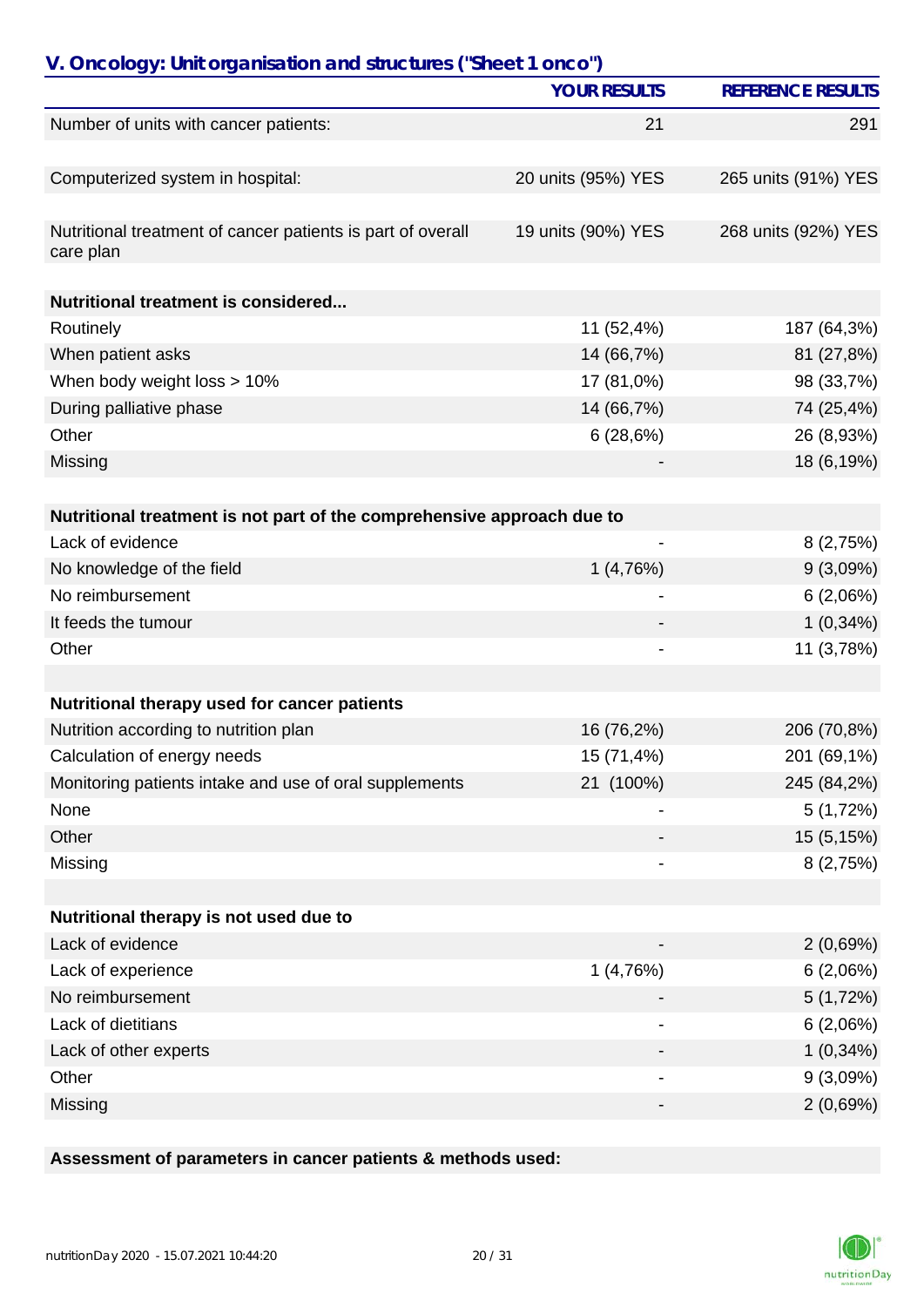| Anthropometry/Body composition: |             |                |
|---------------------------------|-------------|----------------|
| <b>Body weight</b>              |             |                |
| Regularly                       | 14 (66,7%)  | 199 (68,4%)    |
| At chemotherapy                 | 3(14,3%)    | 47 (16,2%)     |
| When necessary                  | 4 (19,0%)   | 35 (12,0%)     |
| Never                           |             | 5(1,72%)       |
| Unknown                         |             | 2(0,69%)       |
| Missing                         | -           | 3(1,03%)       |
|                                 |             |                |
| Anthropometrics (circumference) |             |                |
| Regularly                       |             | 42 (14,4%)     |
| At chemotherapy                 | 1(4,76%)    | 6(2,06%)       |
| When necessary                  | 12 (57,1%)  | 98 (33,7%)     |
| Never                           | 4 (19,0%)   | 122 (41,9%)    |
| Unknown                         | 1(4,76%)    | 12 (4,12%)     |
| Missing                         | 3(14,3%)    | 11 (3,78%)     |
|                                 |             |                |
| <b>BIA</b>                      |             |                |
| Regularly                       |             | 10 (3,44%)     |
| At chemotherapy                 |             | 3(1,03%)       |
| When necessary                  | 15 (71,4%)  | 90 (30,9%)     |
| Never                           | 1(4,76%)    | 165 (56,7%)    |
| Unknown                         | 2(9,52%)    | 12 (4,12%)     |
| Missing                         | 3(14,3%)    | 11 (3,78%)     |
|                                 |             |                |
| <b>CT SCAN</b>                  |             |                |
| Regularly                       |             | 9(3,09%)       |
| At chemotherapy                 |             | 3(1,03%)       |
| When necessary                  | 2(9,52%)    | 67 (23,0%)     |
| Never                           | 14 (66,7%)  | 176 (60,5%)    |
| Unknown                         | 2(9,52%)    | 24 (8,25%)     |
| Missing                         | 3(14,3%)    | 12 (4,12%)     |
|                                 |             |                |
| <b>DEXA</b>                     |             |                |
| Regularly                       |             | 5(1,72%)       |
| At chemotherapy                 |             | $1(0,34\%)$    |
| When necessary                  | $3(14,3\%)$ | 47 (16,2%)     |
| Never                           | 13 (61,9%)  | 197 (67,7%)    |
| Unknown                         | 2(9,52%)    | 28 (9,62%)     |
| Missing                         | 3(14,3%)    | 13 (4,47%)     |
|                                 |             |                |
| <b>Other (body composition)</b> |             |                |
| Regularly                       |             | 8(2,75%)       |
| At chemotherapy                 |             | 2(0,69%)       |
|                                 |             | $\blacksquare$ |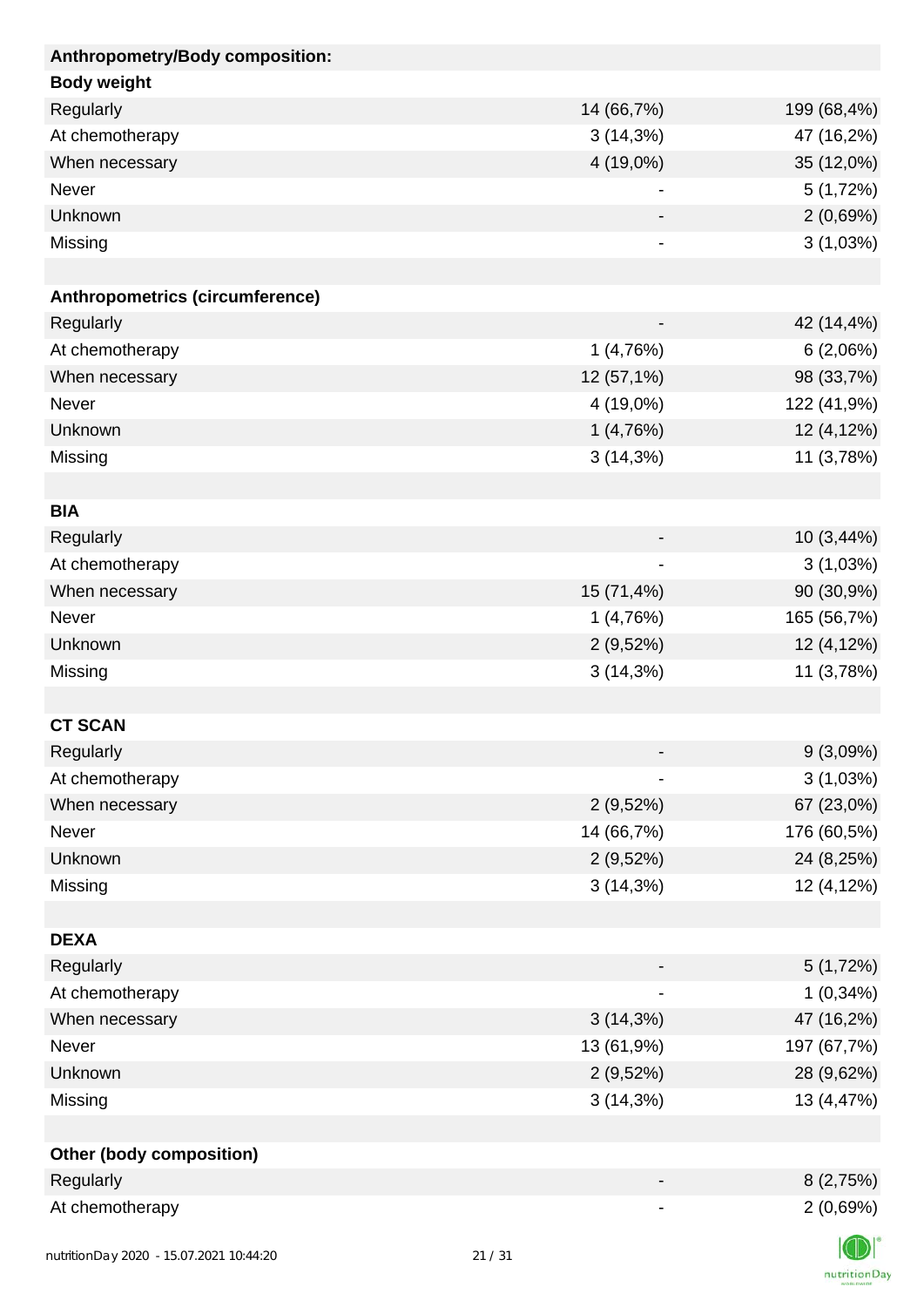| When necessary                       |                              | 42 (14,4%)  |
|--------------------------------------|------------------------------|-------------|
| <b>Never</b>                         | 2(9,52%)                     | 104 (35,7%) |
| Unknown                              | 14 (66,7%)                   | 38 (13,1%)  |
| Missing                              | 5(23,8%)                     | 97 (33,3%)  |
|                                      |                              |             |
| <b>Body function:</b>                |                              |             |
| Handgrip                             |                              |             |
| Regularly                            |                              | 16 (5,50%)  |
| At chemotherapy                      |                              | 8(2,75%)    |
| When necessary                       | 11 (52,4%)                   | 90 (30,9%)  |
| Never                                | 7(33,3%)                     | 153 (52,6%) |
| Unknown                              |                              | 14 (4,81%)  |
| Missing                              | $3(14,3\%)$                  | 10 (3,44%)  |
|                                      |                              |             |
| 6-minutes walking test               |                              |             |
| Regularly                            |                              | 10 (3,44%)  |
| At chemotherapy                      |                              | $7(2,41\%)$ |
| When necessary                       | 2(9,52%)                     | 68 (23,4%)  |
| Never                                | 15 (71,4%)                   | 170 (58,4%) |
| Unknown                              | 1(4,76%)                     | 20 (6,87%)  |
| Missing                              | $3(14,3\%)$                  | 16 (5,50%)  |
|                                      |                              |             |
| <b>Other (body function)</b>         |                              |             |
| Regularly                            | $\qquad \qquad \blacksquare$ | 14 (4,81%)  |
| At chemotherapy                      |                              | $1(0,34\%)$ |
| When necessary                       | 1(4,76%)                     | 55 (18,9%)  |
| Never                                | $3(14,3\%)$                  | 108 (37,1%) |
| Unknown                              | 13 (61,9%)                   | 33 (11,3%)  |
| Missing                              | 4 (19,0%)                    | 80 (27,5%)  |
|                                      |                              |             |
| Nutritional requirements, calculated |                              |             |
| Regularly                            | 8 (38,1%)                    | 87 (29,9%)  |
| At chemotherapy                      |                              | 4(1,37%)    |
| When necessary                       | 7(33,3%)                     | 135 (46,4%) |
| Never                                | 3(14,3%)                     | 20 (6,87%)  |
| Unknown                              |                              | 6(2,06%)    |
| Missing                              | 3(14,3%)                     | 39 (13,4%)  |
|                                      |                              |             |
| <b>Nutritional intake:</b>           |                              |             |
| <b>Every meal</b>                    |                              |             |
| Regularly                            | 11 (52,4%)                   | 78 (26,8%)  |
| At chemotherapy                      |                              | 3(1,03%)    |
| When necessary                       | 2(9,52%)                     | 124 (42,6%) |
| Never                                | 5(23,8%)                     | 31 (10,7%)  |
|                                      |                              |             |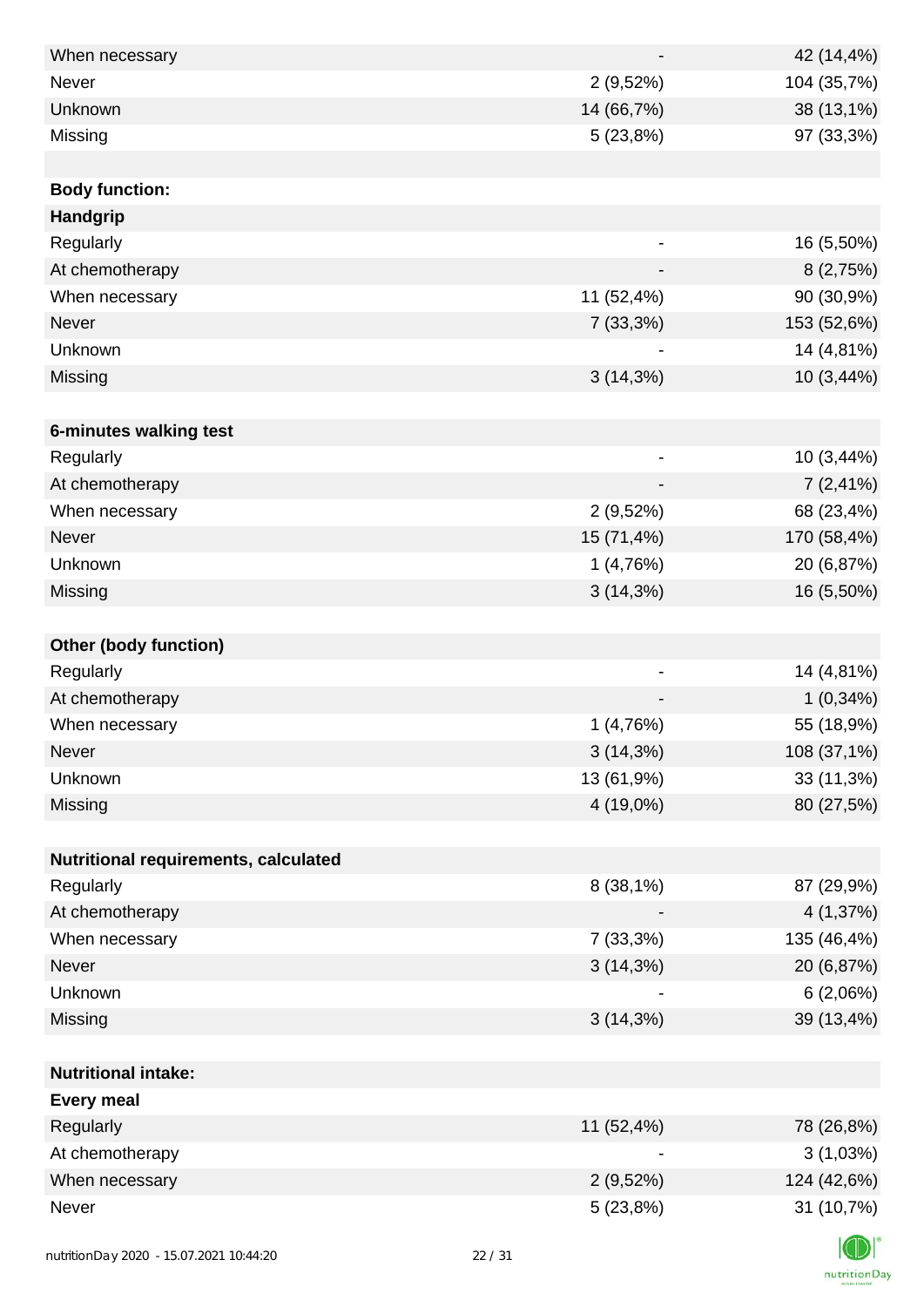| Unknown                      |             | 15 (5,15%)  |
|------------------------------|-------------|-------------|
| Missing                      | $3(14,3\%)$ | 40 (13,7%)  |
|                              |             |             |
| 1 meal per day               |             |             |
| Regularly                    | 1(4,76%)    | 33 (11,3%)  |
| At chemotherapy              |             | 4 (1,37%)   |
| When necessary               | 2(9,52%)    | 90 (30,9%)  |
| Never                        | 4 (19,0%)   | 59 (20,3%)  |
| Unknown                      | 2(9,52%)    | 20 (6,87%)  |
| Missing                      | 12 (57,1%)  | 85 (29,2%)  |
|                              |             |             |
| 2 meals per day              |             |             |
| Regularly                    | 1(4,76%)    | 32 (11,0%)  |
| At chemotherapy              |             | 3(1,03%)    |
| When necessary               | 1(4,76%)    | 89 (30,6%)  |
| Never                        | 5(23,8%)    | 60 (20,6%)  |
| Unknown                      | 2(9,52%)    | 20 (6,87%)  |
| Missing                      | 12 (57,1%)  | 87 (29,9%)  |
|                              |             |             |
| 24h recall                   |             |             |
| Regularly                    | 1(4,76%)    | 63 (21,6%)  |
| At chemotherapy              |             | 8(2,75%)    |
| When necessary               | 2(9,52%)    | 117 (40,2%) |
| Never                        | 4 (19,0%)   | 39 (13,4%)  |
| Unknown                      | 2(9,52%)    | 14 (4,81%)  |
| Missing                      | 12 (57,1%)  | 50 (17,2%)  |
|                              |             |             |
| Other (nutritional intake)   |             |             |
| Regularly                    |             | 14 (4,81%)  |
| At chemotherapy              |             | $1(0,34\%)$ |
| When necessary               |             | 62 (21,3%)  |
| Never                        | $3(14,3\%)$ | 46 (15,8%)  |
| Unknown                      | 11 (52,4%)  | 35 (12,0%)  |
| Missing                      | 7 (33,3%)   | 133 (45,7%) |
|                              |             |             |
| Questionnaire completed by   |             |             |
| <b>Dietitian</b>             | $8(38,1\%)$ | 128 (44,0%) |
| <b>Nurse</b>                 | 10 (47,6%)  | 69 (23,7%)  |
| Physician                    | 1(4,76%)    | 56 (19,2%)  |
| <b>Nutritional scientist</b> | 2(9,52%)    | 30 (10,3%)  |
| Other                        |             | 2(0,69%)    |
| Missing                      |             | 6(2,06%)    |

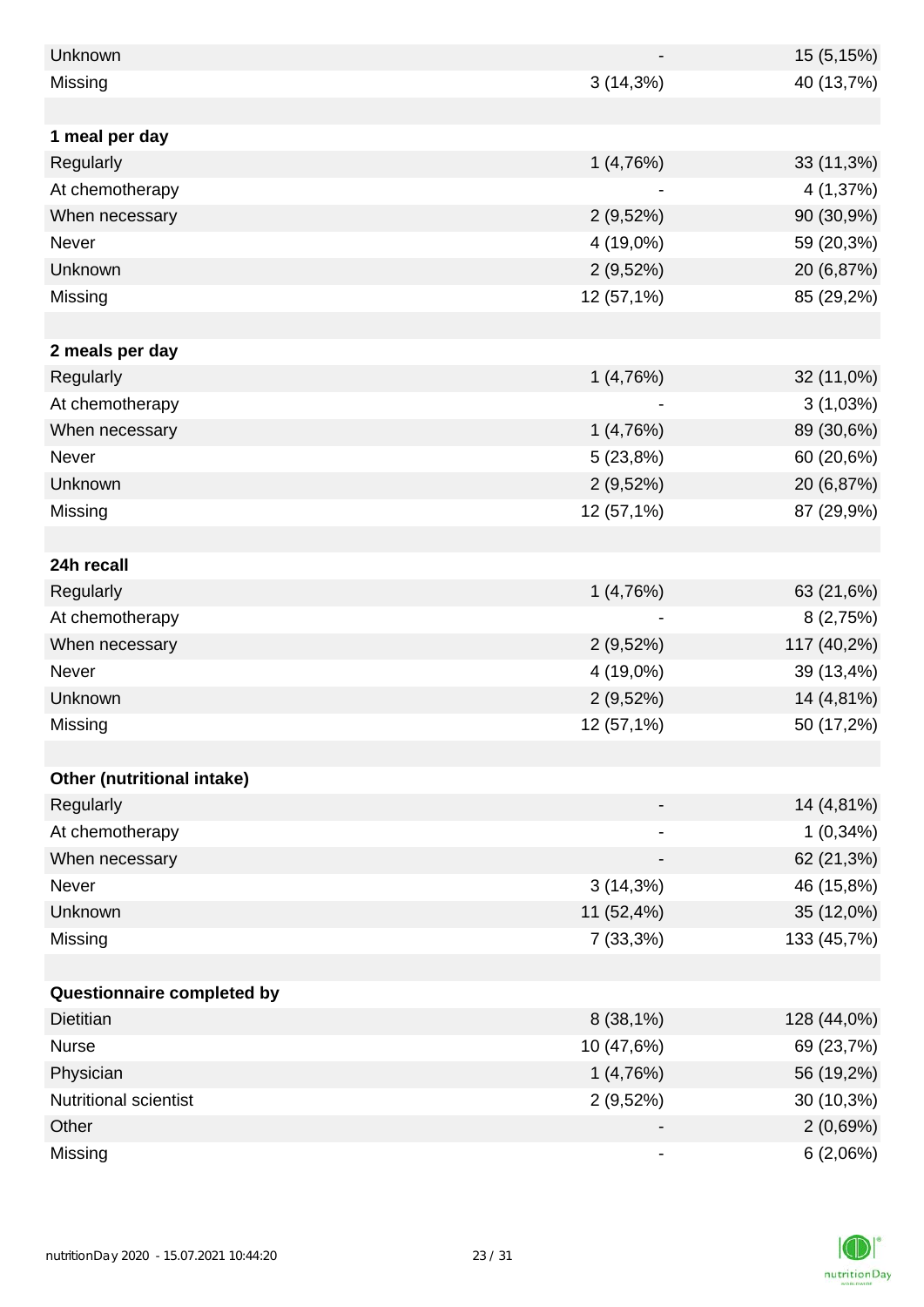| V. Oncology: Cancer patients - Diagnosis & therapy ("Sheet 2 onco") |                          |                          |
|---------------------------------------------------------------------|--------------------------|--------------------------|
|                                                                     | <b>YOUR RESULTS</b>      | <b>REFERENCE RESULTS</b> |
| Number of patients completing Sheet 2_onco:                         | 175                      | 2862                     |
|                                                                     |                          |                          |
| Demographic data:                                                   |                          |                          |
| Age (years)                                                         | 66 [20-90]               | 64 [18-120]              |
| Female gender                                                       | 82 (46,9%)               | 1301 (45,5%)             |
| Weight (kg)                                                         | $75,9 \pm 22,1$          | $67,0 \pm 16,8$          |
| Height (cm)                                                         | $172,0 \pm 9,9$          | $165,5 \pm 9,8$          |
| BMI (kg/m2)                                                         | $25,6 \pm 6,6$           | $24,3 \pm 5,0$           |
|                                                                     |                          |                          |
| <b>Outpatient (o)/Ward (w)</b>                                      |                          |                          |
| Outpatient(o)                                                       | $\overline{\phantom{a}}$ | 118 (4,12%)              |
| Ward (w)                                                            | 175 (100%)               | 2736 (95,6%)             |
| Missing                                                             |                          | 8(0,28%)                 |
|                                                                     |                          |                          |
| <b>Goal of Therapy</b>                                              |                          |                          |
| Curative                                                            | 126 (72,0%)              | 1803 (63,0%)             |
| Palliative                                                          | 47 (26,9%)               | 895 (31,3%)              |
| Terminal                                                            | 2(1,14%)                 | 96 (3,35%)               |
| Missing                                                             |                          | 68 (2,38%)               |
|                                                                     |                          |                          |
| <b>Reason for admission</b>                                         |                          |                          |
| <b>Clinical diagnostics</b>                                         | 20 (11,4%)               | 368 (12,9%)              |
| Therapy                                                             | 94 (53,7%)               | 1326 (46,3%)             |
| Surgery related                                                     | 29 (16,6%)               | 515 (18,0%)              |
| <b>Treatment complications</b>                                      | 13 (7,43%)               | 409 (14,3%)              |
| Poor health status                                                  | 26 (14,9%)               | 386 (13,5%)              |
| Independent care difficult                                          |                          | 25 (0,87%)               |
| Missing                                                             |                          | 2(0,07%)                 |
|                                                                     |                          |                          |
| <b>Present cancer diagnosis</b>                                     |                          |                          |
| <b>Breast</b>                                                       | 15 (8,57%)               | 223 (7,79%)              |
| Colon, rectum                                                       | 27 (15,4%)               | 395 (13,8%)              |
| Prostate                                                            | 6(3,43%)                 | 107 (3,74%)              |
| Lung                                                                | 6(3,43%)                 | 306 (10,7%)              |
| <b>Skin</b>                                                         | 2(1,14%)                 | 25 (0,87%)               |
| Kidney/bladder                                                      | 12 (6,86%)               | 126 (4,40%)              |
| Gastric/oesophageal                                                 | 15 (8,57%)               | 291 (10,2%)              |
| Pancreas                                                            | 13 (7,43%)               | 133 (4,65%)              |
| Lymphoma                                                            | 33 (18,9%)               | 232 (8,11%)              |
| Ears nose throat (ENT)                                              | 8 (4,57%)                | 114 (3,98%)              |
| Leukaemia                                                           | 5(2,86%)                 | 241 (8,42%)              |

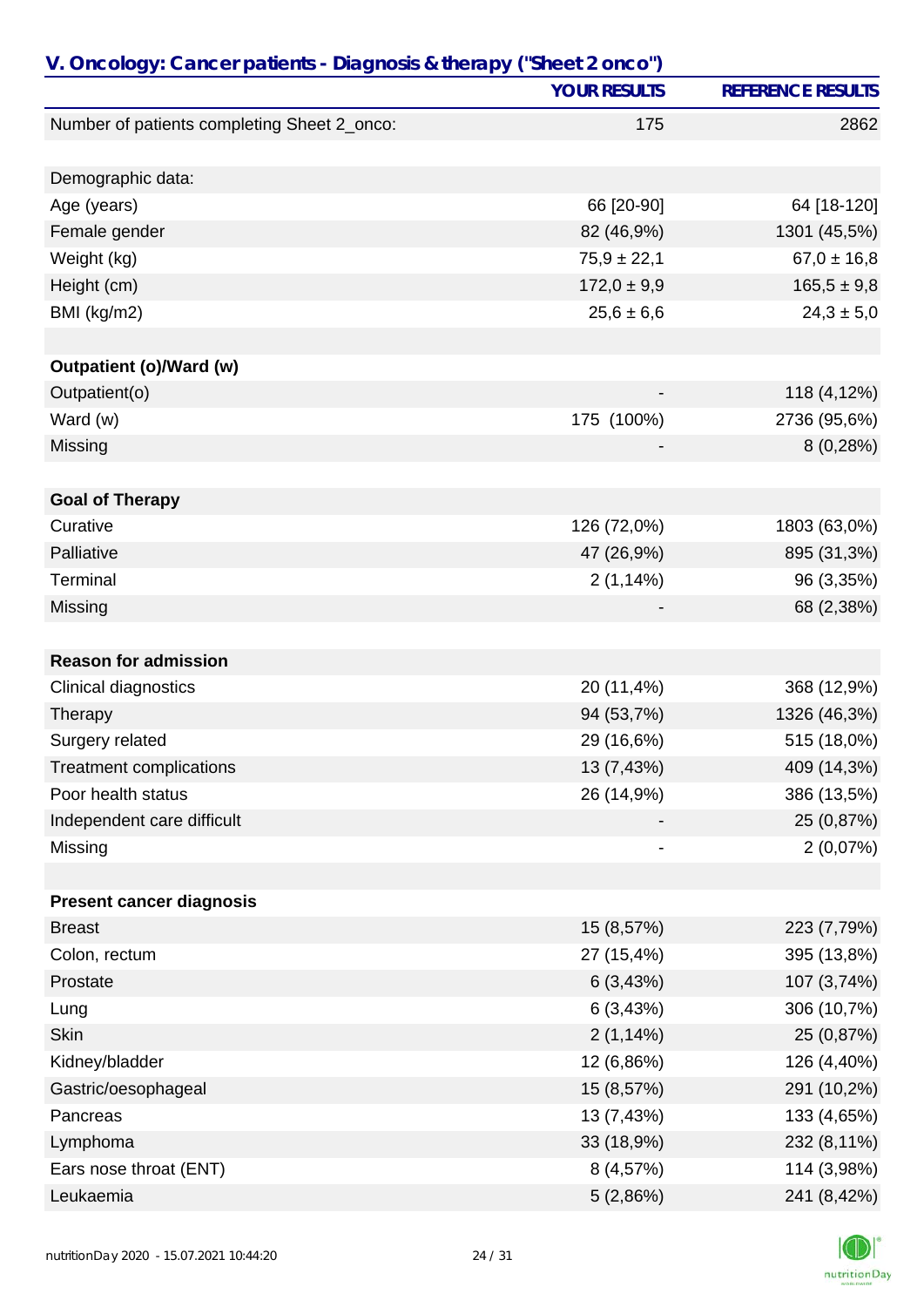| <b>Genital tract</b>           | 8(4,57%)   | 115 (4,02%) |
|--------------------------------|------------|-------------|
| Liver                          | 5(2,86%)   | 194 (6,78%) |
| Sarcoma                        | 6(3,43%)   | 47 (1,64%)  |
| <b>Brain</b>                   | 4(2,29%)   | 47 (1,64%)  |
| <b>Testicular</b>              |            | 19 (0,66%)  |
| Other                          | 11 (6,29%) | 332 (11,6%) |
| Missing                        |            | 42 (1,47%)  |
|                                |            |             |
| <b>Time since diagnosis</b>    |            |             |
| 0-2 months                     | 56 (32,0%) | 823 (28,8%) |
| 3-5 months                     | 34 (19,4%) | 486 (17,0%) |
| 6-12 months                    | 25 (14,3%) | 494 (17,3%) |
| 1-2 years                      | 20 (11,4%) | 371 (13,0%) |
| 2-4 years                      | 19 (10,9%) | 272 (9,50%) |
| > 4 years                      | 20 (11,4%) | 297 (10,4%) |
| Missing                        | 1(0,57%)   | 69 (2,41%)  |
|                                |            |             |
| <b>Cancer staging</b>          |            |             |
| 0=Carcinoma in situ            | 2(1,14%)   | 141 (4,93%) |
| I=Localized                    | 32 (18,3%) | 540 (18,9%) |
| II=Early locally advanced      | 27 (15,4%) | 482 (16,8%) |
| III=Late locally advanced      | 21 (12,0%) | 436 (15,2%) |
| IV=Metastasised                | 76 (43,4%) | 871 (30,4%) |
| Missing                        | 17 (9,71%) | 392 (13,7%) |
|                                |            |             |
| Time since first therapy start |            |             |
| No therapy                     | 4(2,29%)   | 237 (8,28%) |
| Tumour staging/diagnosis       | 12 (6,86%) | 311 (10,9%) |
| 0-2 months                     | 94 (53,7%) | 814 (28,4%) |
| 3-5 months                     | 20 (11,4%) | 381 (13,3%) |
| 6-12 months                    | 13 (7,43%) | 422 (14,7%) |
| 1-2 years                      | 8 (4,57%)  | 298 (10,4%) |
| 2-4 years                      | 12 (6,86%) | 223 (7,79%) |
| > 4 years                      | 14 (8,00%) | 228 (7,97%) |
| Missing                        | 1(0,57%)   | 60 (2,10%)  |
|                                |            |             |
| <b>Therapy situation</b>       |            |             |
| Diagnosis                      | 12 (6,86%) | 309 (10,8%) |
| Chemotherapy 1st line          | 68 (38,9%) | 622 (21,7%) |
| Chemotherapy > 1st line        | 18 (10,3%) | 518 (18,1%) |
| Radiotherapy                   | 32 (18,3%) | 271 (9,47%) |
| Target therapy                 | 1(0,57%)   | 74 (2,59%)  |
| Hormone therapy                | 1(0,57%)   | 31 (1,08%)  |
| Palliative                     | 6(3,43%)   | 242 (8,46%) |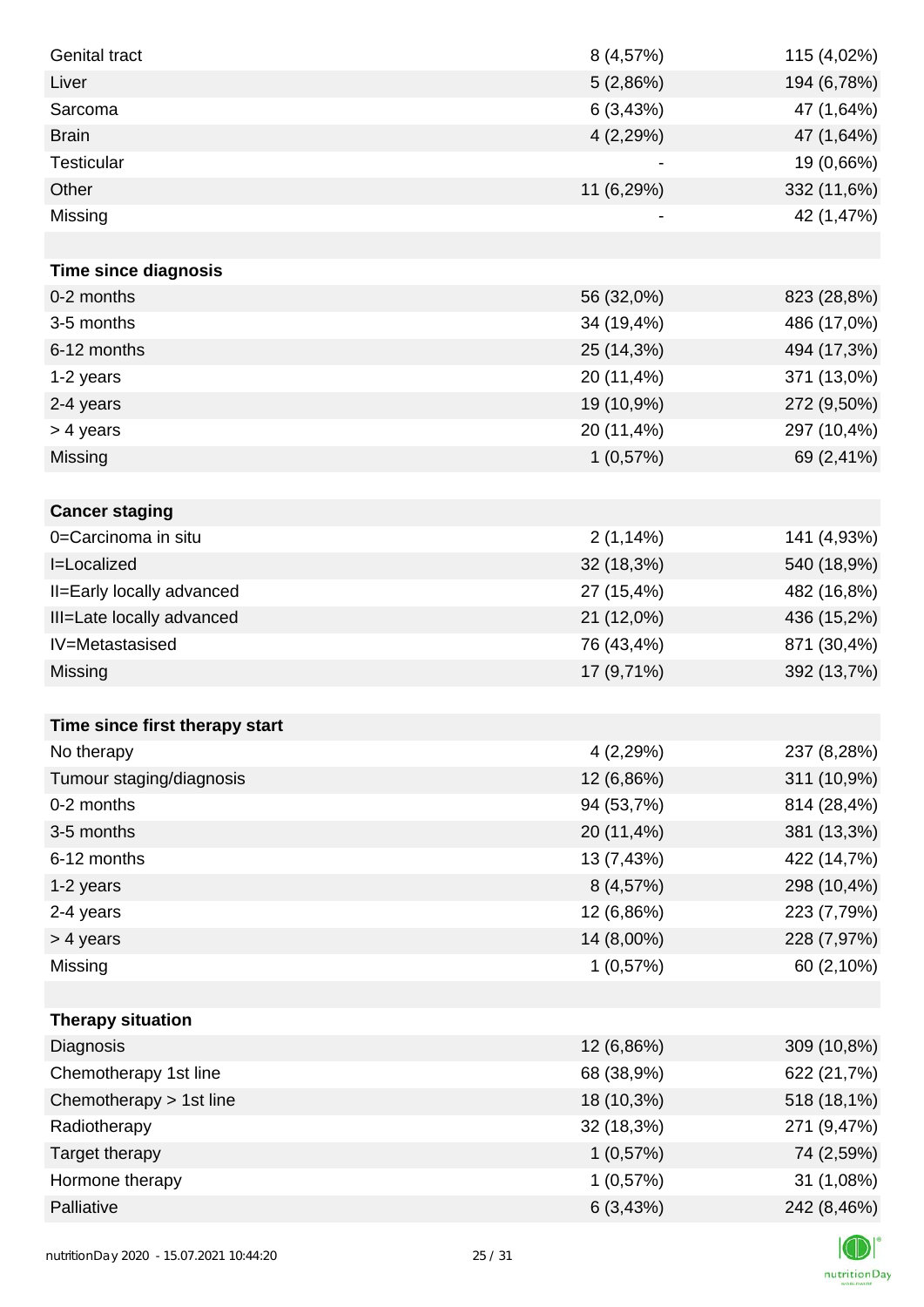| Surgery                                                                                  | 36 (20,6%)  | 632 (22,1%)  |
|------------------------------------------------------------------------------------------|-------------|--------------|
| Cancer related complications                                                             | 15 (8,57%)  | 285 (9,96%)  |
| Therapy related complications                                                            | 11 (6,29%)  | 119 (4,16%)  |
| Missing                                                                                  |             | 64 (2,24%)   |
|                                                                                          |             |              |
| <b>Infections</b>                                                                        |             |              |
| None                                                                                     | 134 (76,6%) | 2103 (73,5%) |
| Local                                                                                    | 23 (13,1%)  | 430 (15,0%)  |
| General                                                                                  | 17 (9,71%)  | 241 (8,42%)  |
| Missing                                                                                  | 1(0,57%)    | 88 (3,07%)   |
|                                                                                          |             |              |
| <b>Nutrition Treatment</b>                                                               |             |              |
| No special diet                                                                          | 102 (58,3%) | 1203 (42,0%) |
| Individualized diet plan                                                                 | 19 (10,9%)  | 798 (27,9%)  |
| Energy rich/protein rich ONS                                                             | 38 (21,7%)  | 577 (20,2%)  |
| Enteral nutrition (via NGT/PEG)                                                          | $3(1,71\%)$ | 143 (5,00%)  |
| Parenteral nutrition                                                                     | 15 (8,57%)  | 213 (7,44%)  |
| ONS enriched with special nutrients                                                      | 4(2,29%)    | 103 (3,60%)  |
| Special nutrients (EPA, branched chained amino acids,<br>glutamine, arginine, carnitine) |             | 39 (1,36%)   |
| Personal preferences                                                                     | 15 (8,57%)  | 324 (11,3%)  |
| Counselling                                                                              | 13 (7,43%)  | 214 (7,48%)  |
| Other                                                                                    | 2(1,14%)    | 117 (4,09%)  |
| Missing                                                                                  |             | 1(0,03%)     |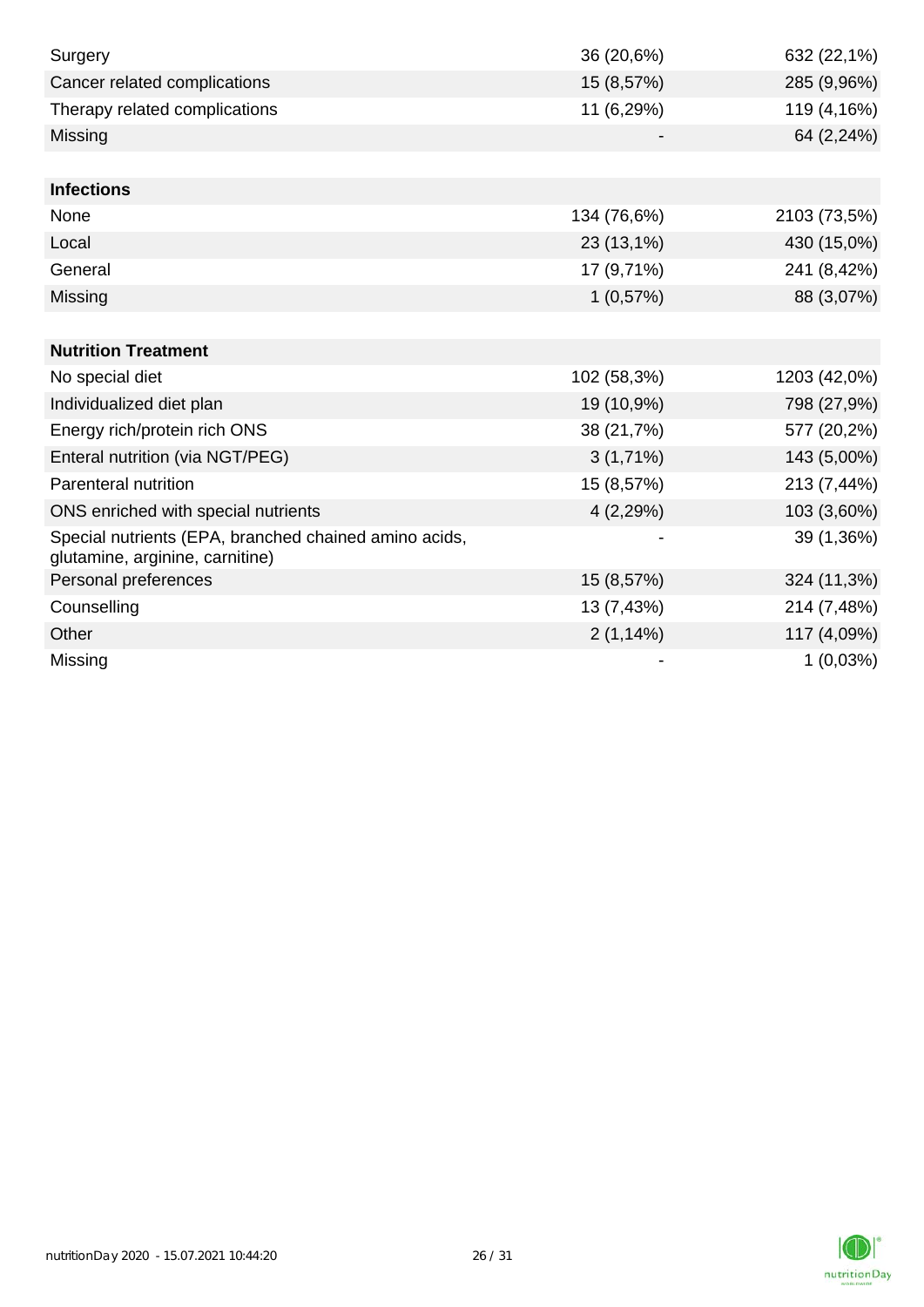| V. Oncology: Cancer patients - Appetite, food intake & quality of life ("Sheet 3 onco") |                     |                          |
|-----------------------------------------------------------------------------------------|---------------------|--------------------------|
|                                                                                         | <b>YOUR RESULTS</b> | <b>REFERENCE RESULTS</b> |
| Number of patients completing Sheet 3_onco:                                             | 170                 | 2832                     |
|                                                                                         |                     |                          |
| Body weight prior to becoming ill                                                       | 80 [45-175]         | 70 [17-196]              |
|                                                                                         |                     |                          |
| Actual body weight                                                                      | 72 [40-155]         | 65 [11-196]              |
|                                                                                         |                     |                          |
| Change in weight was                                                                    |                     |                          |
| Intentional                                                                             | 11 (6,29%)          | 129 (4,51%)              |
| Unintentional                                                                           | 124 (70,9%)         | 1854 (64,8%)             |
| Weight is stable                                                                        | 15 (8,57%)          | 476 (16,6%)              |
| Missing                                                                                 | 6(3,43%)            | 89 (3,11%)               |
|                                                                                         |                     |                          |
| During the last week                                                                    |                     |                          |
| Patients who have had pain:                                                             |                     |                          |
| Not at all                                                                              | 50 (28,6%)          | 962 (33,6%)              |
| A little                                                                                | 37 (21,1%)          | 867 (30,3%)              |
| Quite a bit                                                                             | 42 (24,0%)          | 476 (16,6%)              |
| Very much                                                                               | 26 (14,9%)          | 340 (11,9%)              |
| Missing                                                                                 | 17 (9,71%)          | 196 (6,85%)              |
|                                                                                         |                     |                          |
| Patients who needed a rest:                                                             |                     |                          |
| Not at all                                                                              | 25 (14,3%)          | 590 (20,6%)              |
| A little                                                                                | 32 (18,3%)          | 881 (30,8%)              |
| Quite a bit                                                                             | 49 (28,0%)          | 679 (23,7%)              |
| Very much                                                                               | 49 (28,0%)          | 480 (16,8%)              |
| Missing                                                                                 | 17 (9,71%)          | 204 (7,13%)              |
|                                                                                         |                     |                          |
| Patients who felt weak:                                                                 |                     |                          |
| Not at all                                                                              | 34 (19,4%)          | 600 (21,0%)              |
| A little                                                                                | 30 (17,1%)          | 891 (31,1%)              |
| Quite a bit                                                                             | 40 (22,9%)          | 682 (23,8%)              |
| Very much                                                                               | 47 (26,9%)          | 472 (16,5%)              |
| Missing                                                                                 | 19 (10,9%)          | 197 (6,88%)              |
|                                                                                         |                     |                          |
| Patients who felt depressed:                                                            |                     |                          |
| Not at all                                                                              | 65 (37,1%)          | 1073 (37,5%)             |
| A little                                                                                | 41 (23,4%)          | 858 (30,0%)              |
| Quite a bit                                                                             | 24 (13,7%)          | 429 (15,0%)              |
| Very much                                                                               | 21 (12,0%)          | 251 (8,77%)              |
| Missing                                                                                 | 17 (9,71%)          | 209 (7,30%)              |

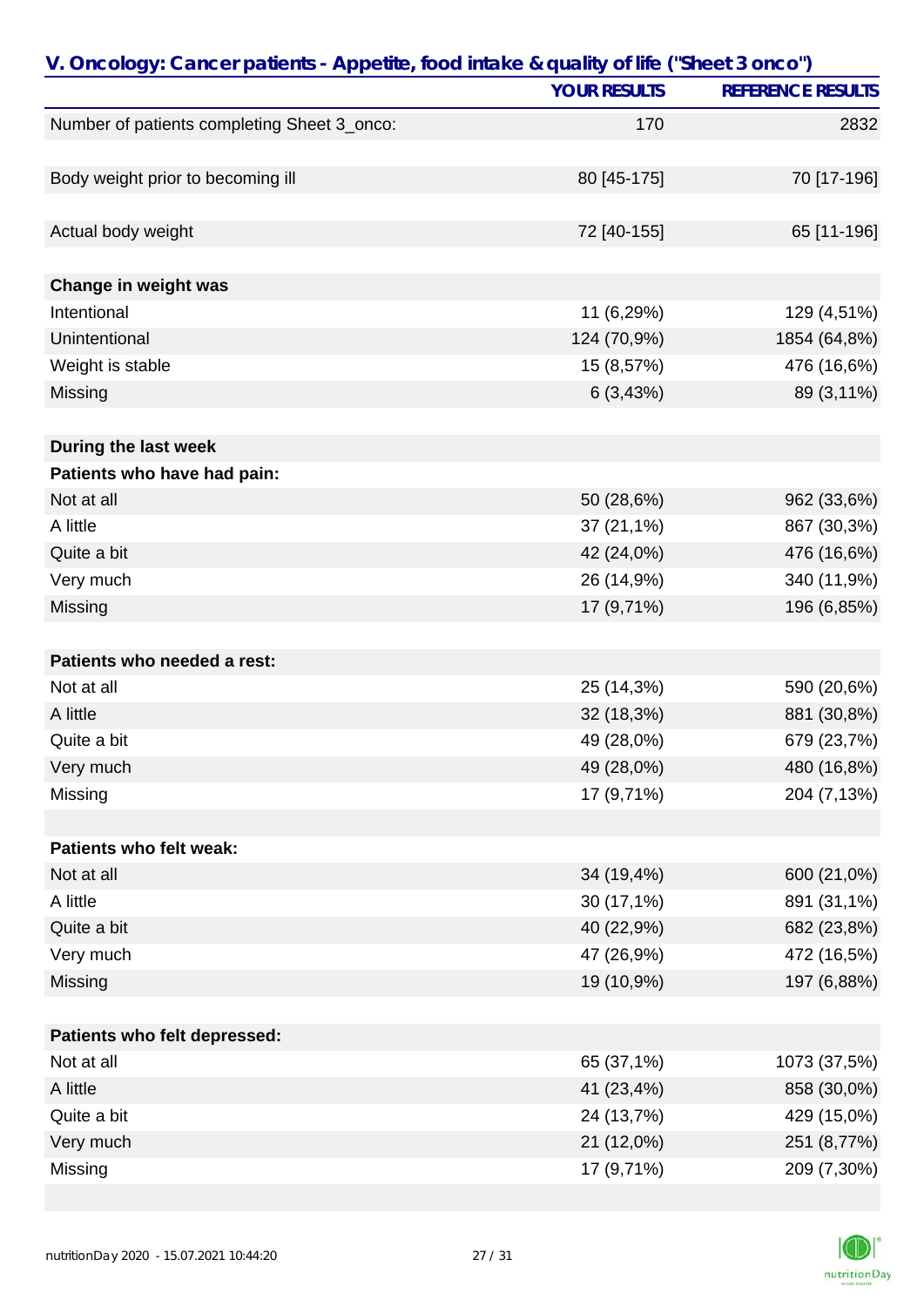| Patients who were tired:                                    |             |              |
|-------------------------------------------------------------|-------------|--------------|
| Not at all                                                  | 25 (14,3%)  | 621 (21,7%)  |
| A little                                                    | 38 (21,7%)  | 927 (32,4%)  |
| Quite a bit                                                 | 42 (24,0%)  | 643 (22,5%)  |
| Very much                                                   | 46 (26,3%)  | 444 (15,5%)  |
| Missing                                                     | 18 (10,3%)  | 200 (6,99%)  |
|                                                             |             |              |
| Patients whose pain interfered with their daily activities: |             |              |
| Not at all                                                  | 61 (34,9%)  | 1081 (37,8%) |
| A little                                                    | 28 (16,0%)  | 684 (23,9%)  |
| Quite a bit                                                 | 24 (13,7%)  | 480 (16,8%)  |
| Very much                                                   | 40 (22,9%)  | 365 (12,8%)  |
| Missing                                                     | 17 (9,71%)  | 215 (7,51%)  |
|                                                             |             |              |
| Patients who lacked appetite:                               |             |              |
| Not at all                                                  | 50 (28,6%)  | 980 (34,2%)  |
| A little                                                    | 36 (20,6%)  | 721 (25,2%)  |
| Quite a bit                                                 | 31 (17,7%)  | 507 (17,7%)  |
| Very much                                                   | 40 (22,9%)  | 418 (14,6%)  |
| Missing                                                     | 16 (9,14%)  | 206 (7,20%)  |
|                                                             |             |              |
| <b>Just now</b>                                             |             |              |
| Patients who have pain:                                     |             |              |
| Not at all                                                  | 79 (45,1%)  | 1172 (41,0%) |
| A little                                                    | 46 (26,3%)  | 967 (33,8%)  |
| Quite a bit                                                 | 23 (13,1%)  | 355 (12,4%)  |
| Very much                                                   | $7(4,00\%)$ | 138 (4,82%)  |
| Missing                                                     | 17 (9,71%)  | 205 (7,16%)  |
|                                                             |             |              |
| Patients who need a rest:                                   |             |              |
| Not at all                                                  | 38 (21,7%)  | 616 (21,5%)  |
| A little                                                    | 52 (29,7%)  | 1030 (36,0%) |
| Quite a bit                                                 | 39 (22,3%)  | 635 (22,2%)  |
| Very much                                                   | 25 (14,3%)  | 332 (11,6%)  |
| Missing                                                     | 19 (10,9%)  | 219 (7,65%)  |
|                                                             |             |              |
| <b>Patients who feel weak:</b>                              |             |              |
| Not at all                                                  | 44 (25,1%)  | 724 (25,3%)  |
| A little                                                    | 44 (25,1%)  | 964 (33,7%)  |
| Quite a bit                                                 | 41 (23,4%)  | 606 (21,2%)  |
| Very much                                                   | 24 (13,7%)  | 321 (11,2%)  |
| Missing                                                     | 18 (10,3%)  | 217 (7,58%)  |

## **Patients who are depressed:**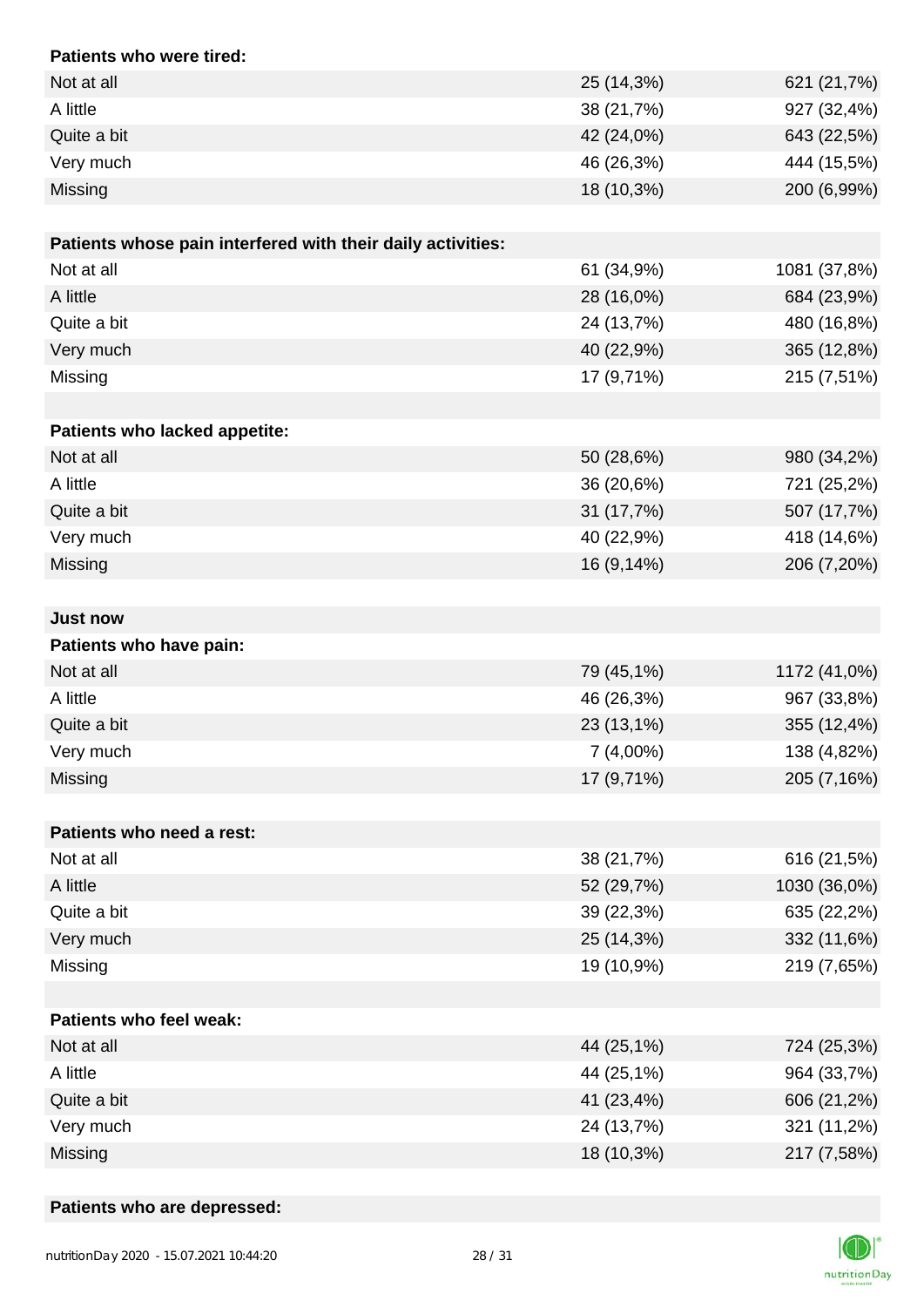| Not at all                                                  | 64 (36,6%)   | 1215 (42,5%) |
|-------------------------------------------------------------|--------------|--------------|
| A little                                                    | 48 (27,4%)   | 857 (29,9%)  |
| Quite a bit                                                 | 28 (16,0%)   | 350 (12,2%)  |
| Very much                                                   | 12 (6,86%)   | 179 (6,25%)  |
| Missing                                                     | 19 (10,9%)   | 221 (7,72%)  |
|                                                             |              |              |
| <b>Patients who are tired:</b>                              |              |              |
| Not at all                                                  | 35 (20,0%)   | 745 (26,0%)  |
| A little                                                    | 59 (33,7%)   | 1024 (35,8%) |
| Quite a bit                                                 | $37(21,1\%)$ | 536 (18,7%)  |
| Very much                                                   | 22 (12,6%)   | 299 (10,4%)  |
| Missing                                                     | 20 (11,4%)   | 223 (7,79%)  |
|                                                             |              |              |
| Patients whose pain interferes with their daily activities: |              |              |
| Not at all                                                  | 64 (36,6%)   | 1157 (40,4%) |
| A little                                                    | 41 (23,4%)   | 748 (26,1%)  |
| Quite a bit                                                 | 29 (16,6%)   | 409 (14,3%)  |
| Very much                                                   | 20 (11,4%)   | 273 (9,54%)  |
| Missing                                                     | 18 (10,3%)   | 239 (8,35%)  |
|                                                             |              |              |
| Patients who lack appetite:                                 |              |              |
| Not at all                                                  | 58 (33,1%)   | 1071 (37,4%) |
| A little                                                    | 37 (21,1%)   | 757 (26,5%)  |
| Quite a bit                                                 | 32 (18,3%)   | 459 (16,0%)  |
| Very much                                                   | 28 (16,0%)   | 303 (10,6%)  |
| Missing                                                     | 18 (10,3%)   | 233 (8,14%)  |
|                                                             |              |              |
| Reasons for change in appetite/food intake                  |              |              |
| Nausea/Vomiting                                             | 24 (13,7%)   | 552 (19,3%)  |
| Inflammation in mouth                                       | 13 (7,43%)   | 129 (4,51%)  |
| Pain                                                        | 13 (7,43%)   | 406 (14,2%)  |
| Constipation                                                | 15 (8,57%)   | 248 (8,67%)  |
| Diarrhea                                                    | 19 (10,9%)   | 178 (6,22%)  |
| Change in taste/smell                                       | 20 (11,4%)   | 415 (14,5%)  |
| Early satiation/Loss of appetite                            | 34 (19,4%)   | 663 (23,2%)  |
| Other                                                       | 28 (16,0%)   | 441 (15,4%)  |
| Missing                                                     | 20 (11,4%)   | 97 (3,39%)   |
|                                                             |              |              |
| Maximum activity performed by patients                      |              |              |
| Able to do sports                                           | 5(2,86%)     | 121 (4,23%)  |
| Fully active                                                | 27 (15,4%)   | 370 (12,9%)  |
| Able to carry out light activities                          | 38 (21,7%)   | 646 (22,6%)  |
| Able to carry out self care                                 | 36 (20,6%)   | 732 (25,6%)  |
| Able to carry out limited self care                         | 35 (20,0%)   | 403 (14,1%)  |
|                                                             |              |              |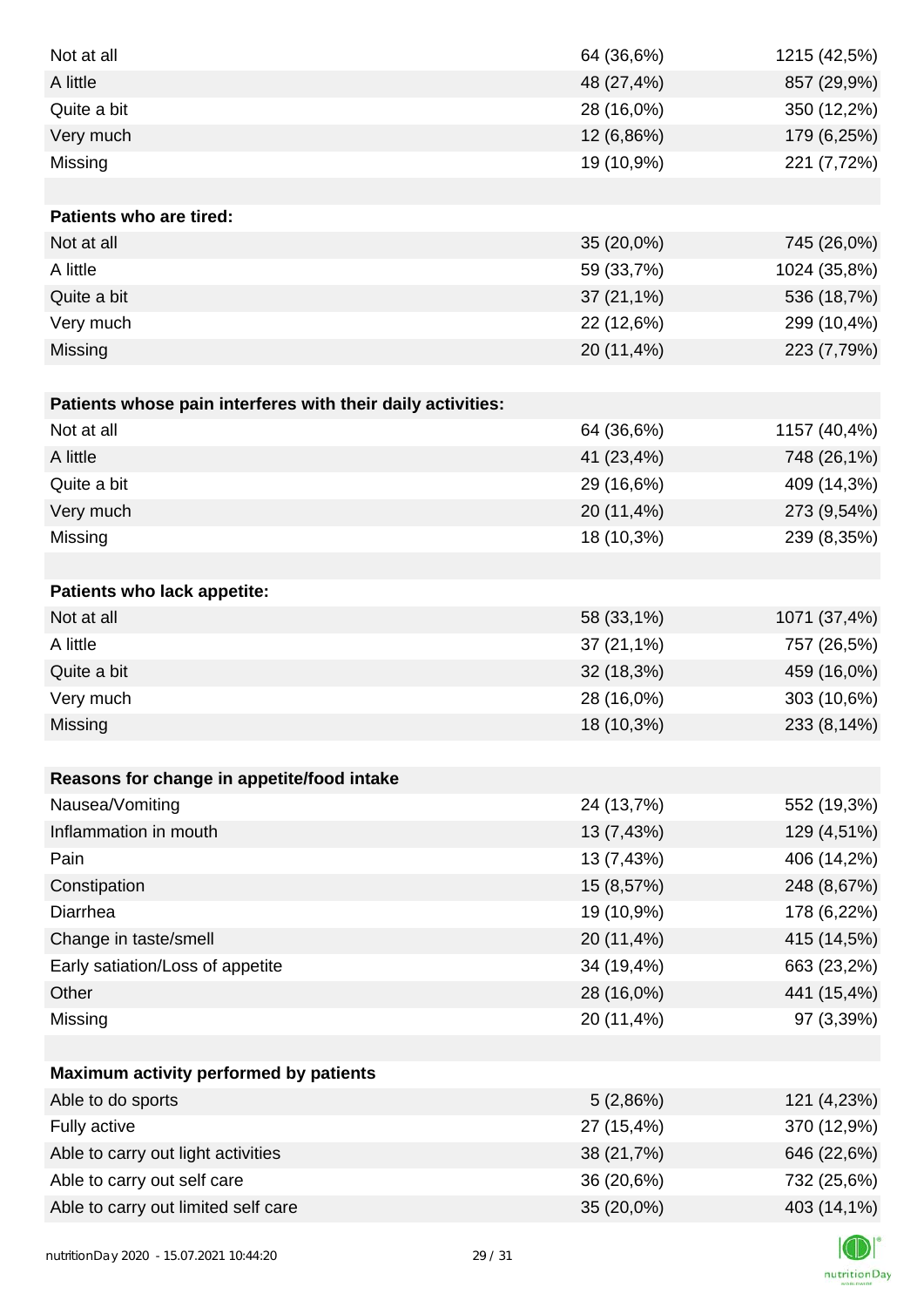| Confined to bed or chair                                                                                                | 11 (6,29%)   | 372 (13,0%)  |
|-------------------------------------------------------------------------------------------------------------------------|--------------|--------------|
| Missing                                                                                                                 | 22 (12,6%)   | 207 (7,23%)  |
|                                                                                                                         |              |              |
| Patient takes additional (without prescription)                                                                         |              |              |
| Nothing                                                                                                                 | 93 (53,1%)   | 1841 (64,3%) |
| Herbal tea                                                                                                              | 22 (12,6%)   | 259 (9,05%)  |
| Nutritional supplements                                                                                                 | 31 (17,7%)   | 274 (9,57%)  |
| Multivitamin                                                                                                            | $9(5, 14\%)$ | 134 (4,68%)  |
| Other medication                                                                                                        | $7(4,00\%)$  | 98 (3,42%)   |
| Other                                                                                                                   | $2(1,14\%)$  | 131 (4,58%)  |
| Missing                                                                                                                 | 23 (13,1%)   | 235 (8,21%)  |
|                                                                                                                         |              |              |
| <b>Additional activities performed</b>                                                                                  |              |              |
| Nothing                                                                                                                 | 107 (61,1%)  | 2056 (71,8%) |
| Psychotherapy                                                                                                           | 5(2,86%)     | 65 (2,27%)   |
| Yoga                                                                                                                    | 1(0,57%)     | 38 (1,33%)   |
| Meditation                                                                                                              | 8 (4,57%)    | 112 (3,91%)  |
| Progressive muscle relaxation                                                                                           | 4 (2,29%)    | 46 (1,61%)   |
| Qigong                                                                                                                  |              | 8(0,28%)     |
| Other                                                                                                                   | 31 (17,7%)   | 318 (11,1%)  |
| Missing                                                                                                                 | 21 (12,0%)   | 270 (9,43%)  |
|                                                                                                                         |              |              |
| Patients having difficulties in complying with treatment                                                                | 30 (17,1%)   | 632 (22,1%)  |
|                                                                                                                         |              |              |
| Patients needing help to complete questionnaire                                                                         | 50 (28,6%)   | 1569 (54,8%) |
|                                                                                                                         |              |              |
| Patients believing that including nutrition in their<br>therapeutic approach could provide relevant benefit to<br>them: | 92 (52,6%)   | 1913 (66,8%) |